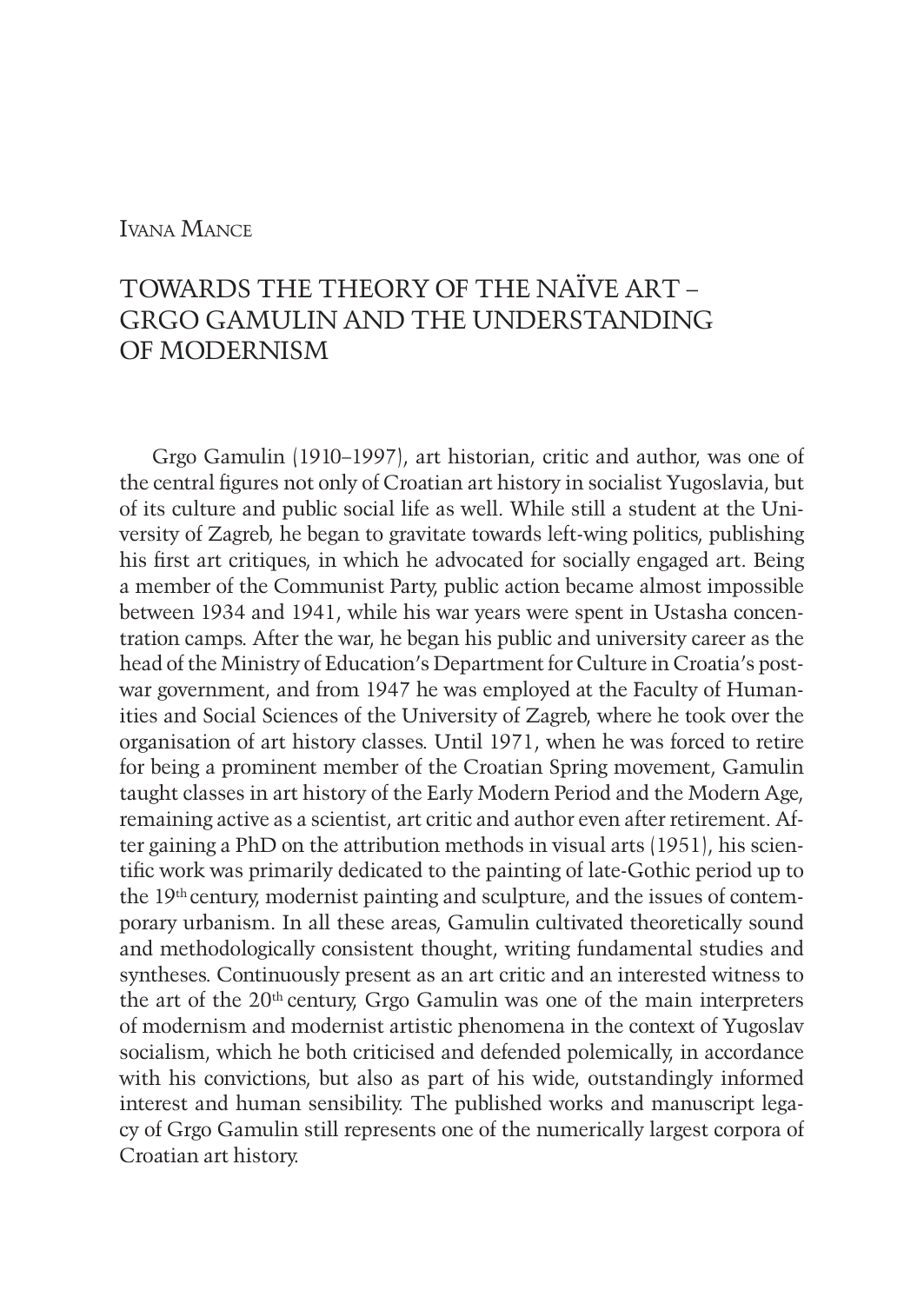#### GAMULIN VS. MODERNISM

For a relatively long time, Gamulin's position on modernism would remain marked by the ideological fracture caused by the relatively short episode of the implementation of socialist realism in Yugoslavia.1 Although art historians generally agree that this cultural paradigm never really took hold at the level of artistic production in Yugoslavia, in the period between 1945 and 1949 – the year of the East-West bloc divide when Yugoslavia was left out of the Warsaw Pact – the artistic scene was institutionally constituted according to the Soviet totalitarian model, and the discourse of art criticism adopted the fundamental doctrines of socialist realism.2 Here it should be noted that the discussions on the understanding of socially engaged art, primarily literature, have been ongoing in Croatia and Yugoslavia since the interwar period, following the dynamics of constituting that paradigm in the Soviet Union from afar.3 For the pre-war development of visual arts in Croatia in this context, the decisive occurrence was the text that Miroslav Krleža<sup>4</sup> published as a foreword to the map of drawings by Krsto Hegedušić,<sup>5</sup> leader of the left-leaning, but also

<sup>3</sup> Debates between left-wing intellectuals in Croatian historiography are usually described by the term "conflict on the left." According to S. Lasić, the beginning of the conflict can be traced to the year 1928, which was defining for the political life of the Kingdom of Yugoslavia (the assassination of the Croatian politician S. Radić, establishment of the 6thJanuary Dictatorship), but also in the field of artistic creativity (disagreements between left-oriented writers on the line of social literature/surrealism). Lasić places the end of the conflict in 1952, the year of the III Congress of the Writers of Yugoslavia, at which M. Krleža gave a speech that is considered as a definite break with the poetics of socialist realism. S. Lasić, *Sukob na književnoj ljevici 1928–1952*, Zagreb 1970.

<sup>4</sup> Miroslav Krleža, Croatian writer and lexicographer (Zagreb, 1893 – Zagreb, 1981). The central figure of Croatian cultural and social life of the 20<sup>th</sup> century and the author of a large, multi-genre literary corpus whose masterpieces made him part of the history of Central European literature of the 20<sup>th</sup> century. Included in many anthologies, and systematically translated to the Hungarian, German and French language.

<sup>5</sup> Krsto Hegedušić, Croatian painter (Petrinja, 1901 – Zagreb, 1975). During the interwar period, one of the founders of the Association of Artists *Zemlja* (1929–35), an artistic group with a socially engaged programme, which created a specific visual arts expression close to the poetics of the *Neue Sachlichkeit* movement, and which encouraged the creativity of self-taught peasant painters. After WWII, as a full-time professor at the Academy

<sup>1</sup> Gamulin's texts that investigate the concept of socialist realism were written between 1946 and 1954.

<sup>2</sup> Lj. Kolešnik, *Između Istoka i Zapada. Hrvatska umjetnost i likovna kritika 50-ih godina*, Zagreb 2006, pp. 29–32; A. Šeparović, "U znaku totalitarizma," in: *150 godina Hrvatskog društva likovnih umjetnika. Umjetnost i institucija*, ed. I. Kraševac, Zagreb 2018, pp. 173–200.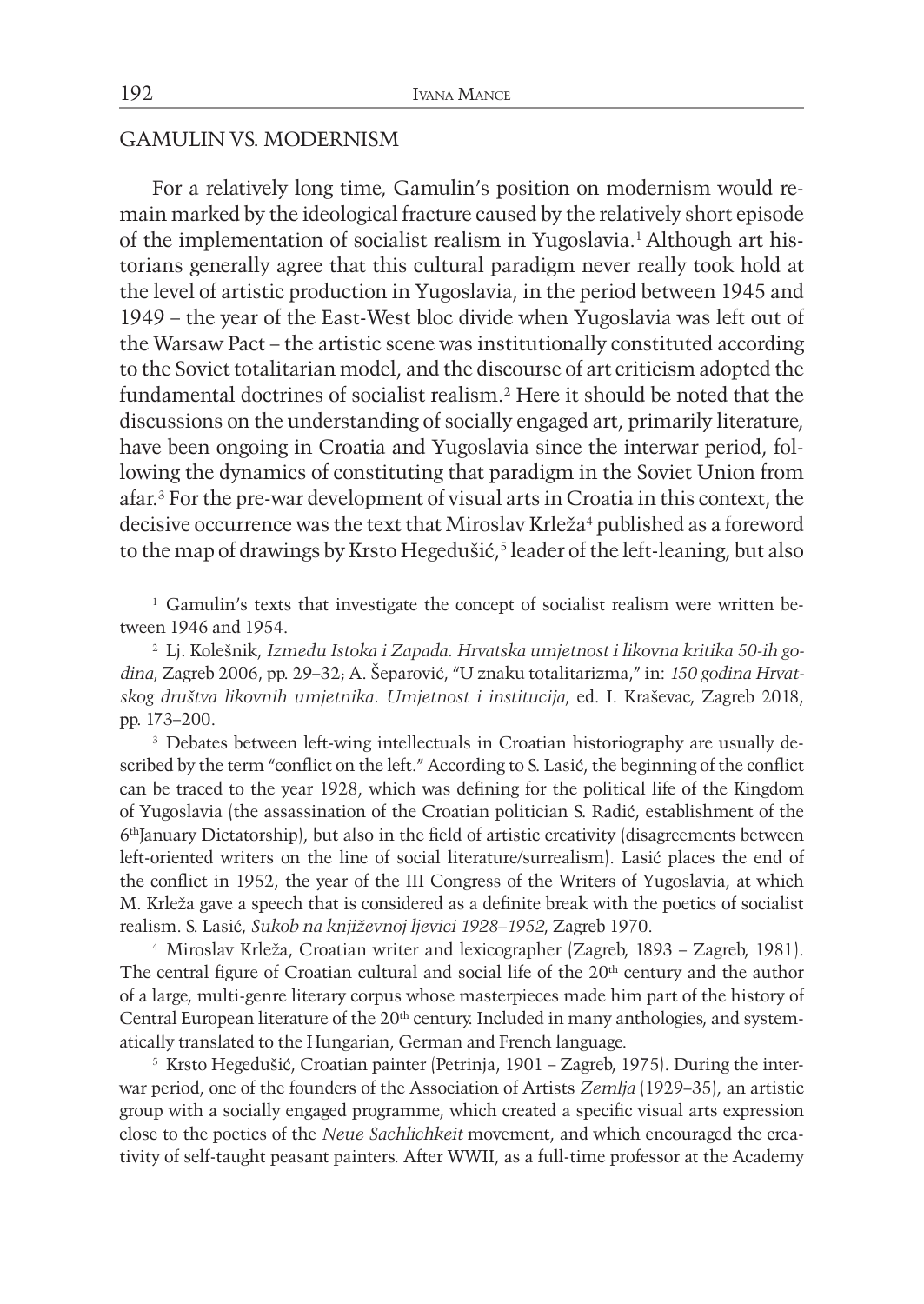nationally marked Association of Artist *Zemlja*. 6 Krleža's foreword unequivocally placed the programmatic orientation of the *Zemlja* artists on the side that explicitly rejected the normative poetics and trivial instrumentalisation of art of the hard "Kharkov" line, advocating a liberal understanding of socially engaged art, which respects the notional autonomy of artistic expression and modernist stylistic leanings.7 Right after the end of the War, the achievements of the Association of Artists *Zemlja* were still perceived as exemplary for a young socialist society, and so in 1945 Gamulin wrote that their activities "made our visual arts ready to enter the National Liberation Struggle, with open possibilities and a number of developed talents."8 The circumstances under which Gamulin modified his opinions on the artistic value of this, but also other segments of pre-war modernist art, are still open for research and interpretation. However, the fact remains that, only a year later, the stylistic idiom of the *Zemlja* group would be characterised as "left formalism," which runs counter to the tendencies of "realist art."9 By once again confirming such valorisation in a 1949 exhibition review, Gamulin would initiate a harmful and destructive conflict that would go beyond the level of personal disagreement between Hegedušić and himself, and hinder the resolution of tensions on the relation between socialism – modernism, or rather social engagement – aesthetic autonomy till the mid-1950s. It should be emphasised that Gamulin did not consider the antagonism between the art of modernism and the ideology of socialism, which in Yugoslavia also concurred with the radicalisation of social realist doctrine during the so-called "Zhdanov period,"10 to be an *a priori*, general givenness. In his dialectic consideration of the historical development of art, modernism had its logical place along with other style periods, and as such could not be easily denied or simplistically rejected on an ideological basis. By interpreting the historical and artistic development as a Hegelian advancement of an autonomous form of human understanding or,

of Fine Art in Zagreb and a full member of the Yugoslav Academy of Sciences and Arts, he had a profound influence on the artistic and cultural life, adamantly opposing the doctrine of social realism.

<sup>6</sup> Full name ot the association in Croatian: *Udruženje umjetnika Zemlja* [zemlja – soil, land].

<sup>7</sup> P. Prelog, *Hrvatska moderna umjetnost i nacionalni identitet*, Zagreb 2018, pp. 274–286.

<sup>8</sup> G. Gamulin, "Povodom izložbe slikara partizana," *Republika* 1945, 1(1–2), pp. 106–113.

<sup>9</sup> G. Gamulin, "Uz izložbu udruženja likovnih umjetnika Hrvatske", *Naprijed* 1946, 4(52), p. 3.

<sup>10</sup> Lj. Kolešnik, *Između Istoka i Zapada*..., Zagreb 2006, p. 29.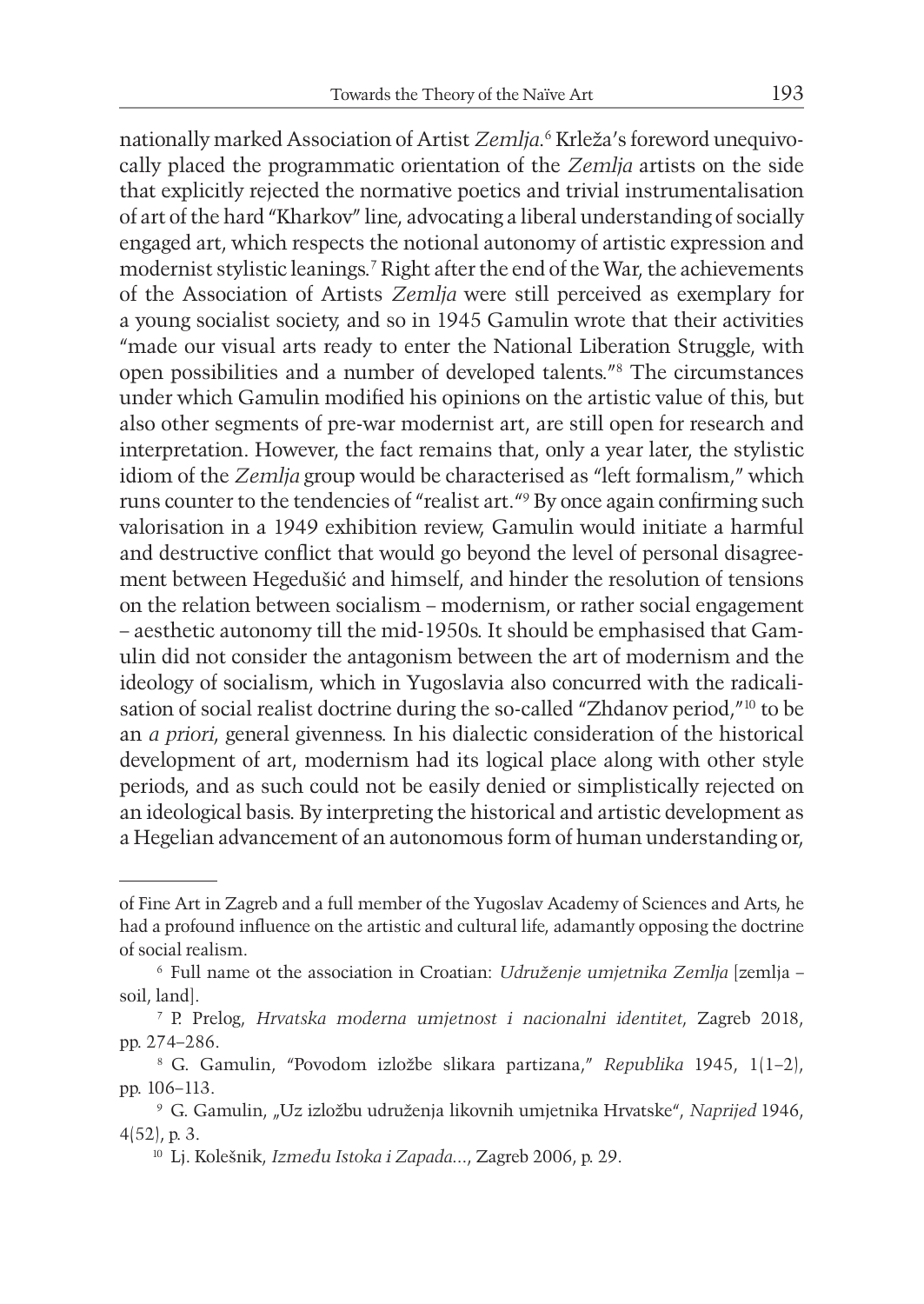to use Lenin's lexicon, social apprehension of the world, in whose purposeful movement the socialist model of realism represented the next, presumably even the more perfect developmental stage of "coordination" of subjective consciousness and objectivity, $11$  Gamulin did not deny the possibility that certain attainments of modernist art, as well as those of earlier art-historical periods, could be assimilated into a new socialist norm that appeared historically as a moment of their synthesis. In articles written between 1949 and 1954, Gamulin thus combed with scholarly meticulousness through individual modernist phenomena such as impressionism, Cézanne's style, cubism, etc., and offered a lucid, informed analysis of their stylistic-ontological concepts, which he then rejected as potential role models on a gnoseological basis, due to their ostensibly deficient relationship to human reality, or rather as a resolved stage in the overall social development of art. By the end of 1950s, Gamulin gradually relaxed the relationship between this imaginary socialist realism, which did not follow the Soviet model but appeared as a synthesis of the entire historical development of art, and modernism. For some time after, the Yugoslav cultural scene definitely opened up to artistic developments in Western Europe, but after the appearance of the first abstract expressions in the country, Gamulin continued to represent the position that tried to differentiate the realist orientation in art within the totality of contemporary artistic production, that is, as an orientation which acquired its relative value only in the context of modernism as a whole. By advocating for a selective approach to new artistic tendencies, and criticising an uncritical adoption of stylistic idioms, especially of abstract language in visual arts, Gamulin initiated discussions that actually did not differ from contemporary discussions on left-wing art scene in western democracies. In his texts from the middle of the decade, the problem of the adequacy of socialism and modernism was thus gradually replaced by a polemic on abstract and figurative art. The concept of socialist realism as a separate stylistic-ontological norm, and an innovative one to boot, forever disappeared from his deliberations on the historical and future development of art, whereby the horizon of modernism became the only one within which he would articulate all his subsequent doubts and convictions.

<sup>11</sup> G. Gamulin, "Opća teorija umjetnosti kao teorija socijalističkog realizma", *Zbornik radova Filozofskog fakulteta*, Zagreb 1951, 1(1), pp. 155–185, passim. The text represents Gamulin's criticism of the dogmatic concept of social realism espoused by Soviet aesthetics T. Pavlov, M. Rozental, B. Mejlah and others.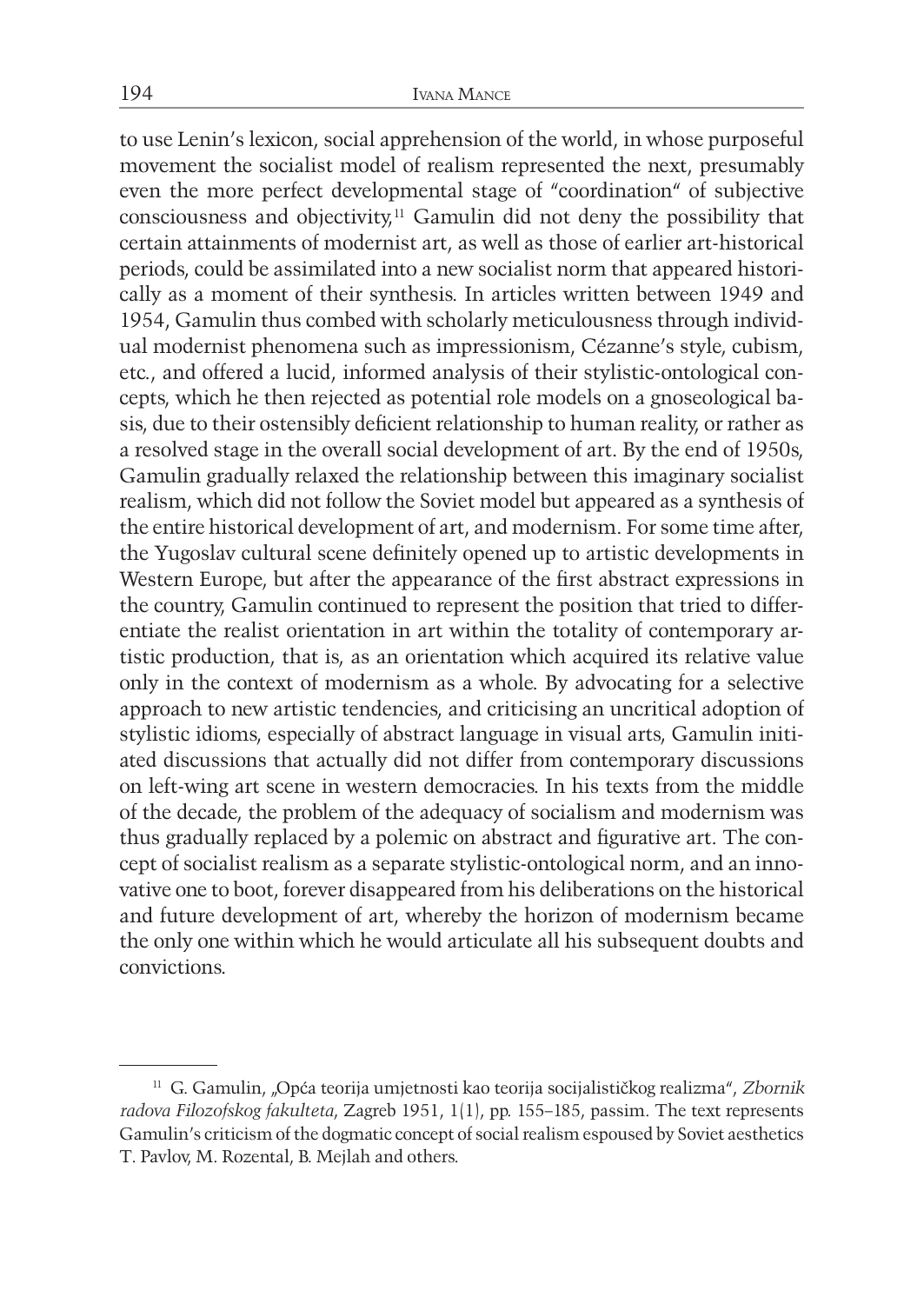## TOWARDS A THEORY OF NAÏVE ART12

Gamulin began writing about naïve art at the very beginning of 1960s. At that point in time, naïve art was on the upswing in Croatia and Yugoslavia: with the establishment of the Gallery of Primitive Art in Zagreb (1952)13 and frequent individual and group exhibitions of naïve artists in the country and abroad, naïve artistic production would not only become a successful cultural product on the international scale in mid-1950s and 1960s, but would assert itself as a consistent artistic phenomenon that demanded its explicative support. Besides art critics and gallery managers who promoted and followed this type of art, Grgo Gamulin was the first art historian who systematically theorised this phenomenon; the period between 1961 and mid-1970s saw the emergence of not only one of the most ambitious theories of naïve creation in general, but also of a number of other texts that undoubtedly represent a key contribution to the understanding of the phenomenon of naïve art in the historical context of post-war modernism, to which it largely belongs.

Here the general notice on the notion and term "naïve art" and its historical usage should be made. Although "naiveté" or "primitiveness" was employed as an aesthetic concept in the various art-historical contexts, the notion of "naïve art" addresses particular phenomenon within the modern art of the 20<sup>th</sup> century.<sup>14</sup> This kind of art-production was recognized and institutionally affirmed already in the interwar period though under different labels (modern primitives or neo-primitives, the Sacred Heart painters [*Les peintures de Sacrè Coeur*, W. Uhde], painters of instinct [*La peinture d'instinct*, R. Huyghe], etc.).15 The "naïve art" as a specific denomination was generally accepted in the period after the Second World War, precisely in the 1950s and

<sup>&</sup>lt;sup>12</sup> The title of Gamulin's first major study on naïve art: "Prema teoriji naivne umjetnosti," *Kolo* 1965, 3(5), pp. 525–553.

<sup>&</sup>lt;sup>13</sup> Croatian Peasant Educational Society "Peasant Unity" [Seljačka sloga], at the initiative of Franjo Gaži, in 1952 made the decision to initiate a "Permanent Exhibition of Peasant Painters." In 1956, the "Peasant Art Gallery" changed its name to the "Gallery of Primitive Art," and in 1994 became the current Museum of Naïve Art.

<sup>14</sup> V. Crnković, "Naiva ili naivna umjetnosti," in: idem, *Marginalije ili razotkrivanje nevidljivog*, Zagreb 2009, pp. 11–16; N. Vrkljan-Križić, "Naivna likovna umjetnost – autentični stvaralački čin umjetnosti dvadesetog stoljeća" ["Naive visual art in Yugoslavia and in the world – an authentic creative act of 20th century art"], in: *Naivna umjetnost / Naive Art*, ed. M. Susovski, Zagreb 1991, p. 42.

<sup>15</sup> B. Kelemen, *Naivno slikarstvo Jugoslavije*, Zagreb 1969, pp. 8–10; O. Bihalji-Merin, *Naivni umjetnici svijeta*, Zagreb 1972, p. 8; V. Crnković, "'Slikari svetog srca' i evropski modernizmi", in: idem, *Studije i eseji, recenzije i zapisi, interpretacije. Prilozi za teoriju i povijest naive i art-brutističkih tendencija 1983–1997*, Zagreb 2002, pp. 217–224.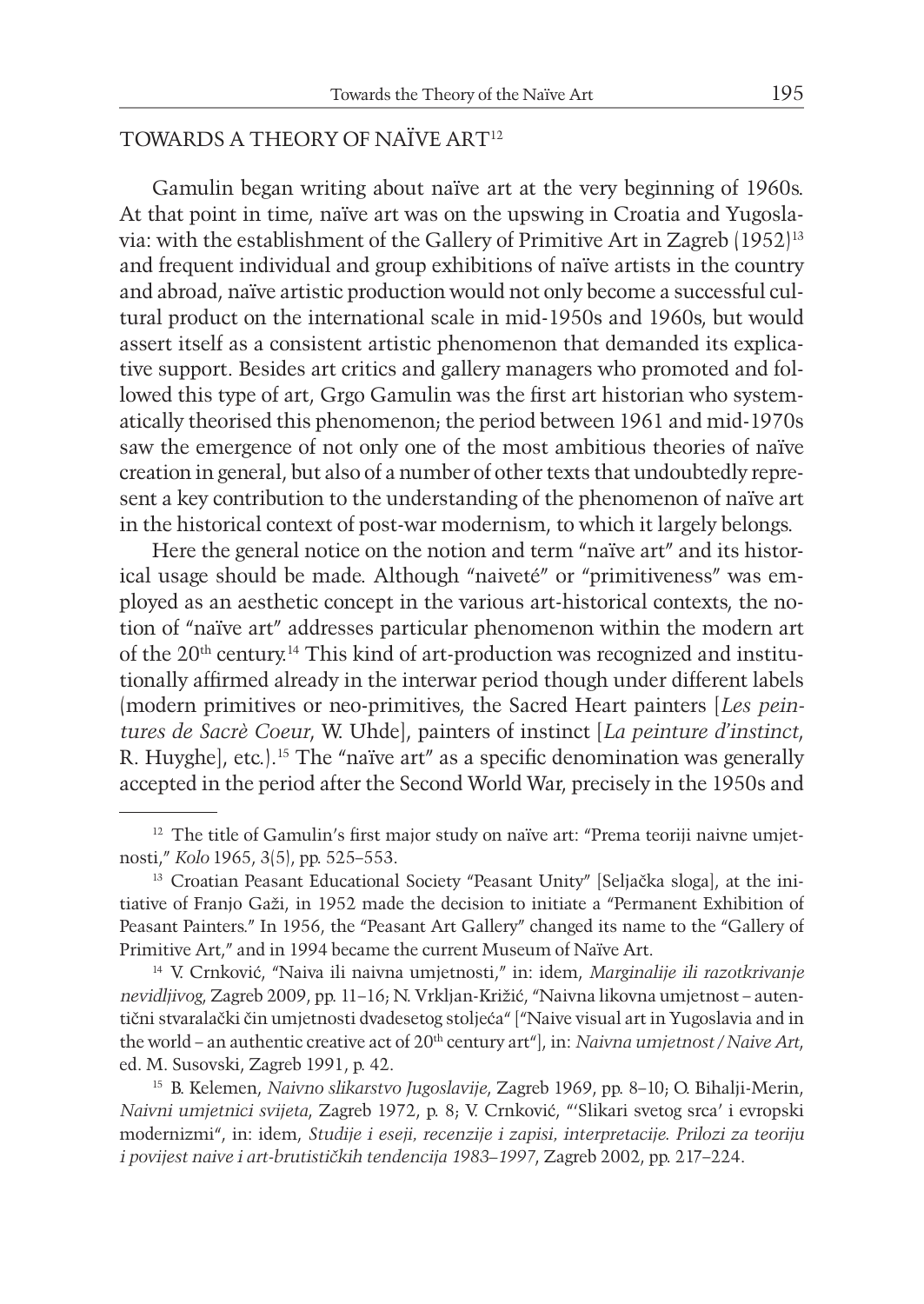1960s, when the first all-encompassing studies were written by prominent authors such as Anatole Jakovsky and Oto Bihalji-Merin.16 It was exactly in this period that naïve art reached the peak of its popularity. Discursively elaborated and widely exhibited,<sup>17</sup> it was made into ideologically highly invested occurrence, on the basis of which the flexibility of modernist paradigm on both sides of the Iron curtain could be tested.18 Gamulin's writings speak of this historical moment.

What had led Gamulin to devote himself so intensively to this issue? As Vladimir Crnković writes, one of the reasons was doubtlessly Gamulin's "faith in figurative painting."19 In the artistic milieu of Croatia and Yugoslavia, which had been rapidly liberalising since the early 1950s and opening itself up to the affirmation of various artistic values, including different concepts of abstract visual arts expressions from the geometric to lyrical abstraction and Art Informel, which elicited heated discussions, naïve art also emerged as a radical novelty in the domain of figuration. As an admittedly not avant-garde, but definitely anti-academic occurrence, naïve art offered some sort of compensation to the type of modernist sensibility that was mistrustful of abstract art. Although naïve art did not arise solely as a reaction to the abstract or any other modernist idiom, it still indisputably functioned as an ostensible transgression of the paradigm within the cultural field. It was precisely as a phenomenon that seemingly disrupted the laws of the historically necessitated advancement of art that naïve creative endeavours touched Gamulin's theoretical nerve, which is the second important reason for his interest in the phenomenon. In order to find a plausible foundation for the naïve within the modern epistemology of art, Gamulin developed a number of theories, some of which are still relevant today, as will be shown later on.

<sup>16</sup> Cf. A. Jakovsky, *Die naive Malerei in Frankreich*, Zürich 1957; idem, *Peintres naïfs. Lexikon der Laienmaler aus aller Welt*, Hamburg, Wien 1967; O. Bihalji-Merin, *Das naive Bild der Welt*, Köln 1959 [Croatian ed.: *Naivni umjetnici svijeta*, Zagreb 1972]; idem, *Umetnost naivnih u Jugoslaviji*, Beograd 1963 [1959].

<sup>17</sup> B. Kelemen, *Naivno slikarstvo Jugoslavije*, Zagreb 1969, pp. 10–14; V. Crnković, "Naiva u Hrvatskoj pedesetih godina," in: idem, *Studije i eseji, recenzije i zapisi, interpretacije. Prilozi za teoriju i povijest naive i art-brutističkih tendencija 1997–2001*, Zagreb 2002, pp. 70–84.

<sup>18</sup> Cf. T. Zimmermann, "Oto Bihalji-Merin and the Concept of the 'Naïve' in the 1950s. Bridging Socialist Realism and Non-Figurative Art," *Acta historiae artis Slovenica* 2018, 23(1), pp. 185–198.

<sup>&</sup>lt;sup>19</sup> V. Crnković, "Marginalije uz Gamulinove tekstove o 'naivnoj umjetnosti'", in: idem, *Studije i eseji, recenzije i zapisi, interpretacije. Prilozi za teoriju i povijest naive i art-brutističkih tendencija 1997–2001*, Zagreb 2002, p. 92.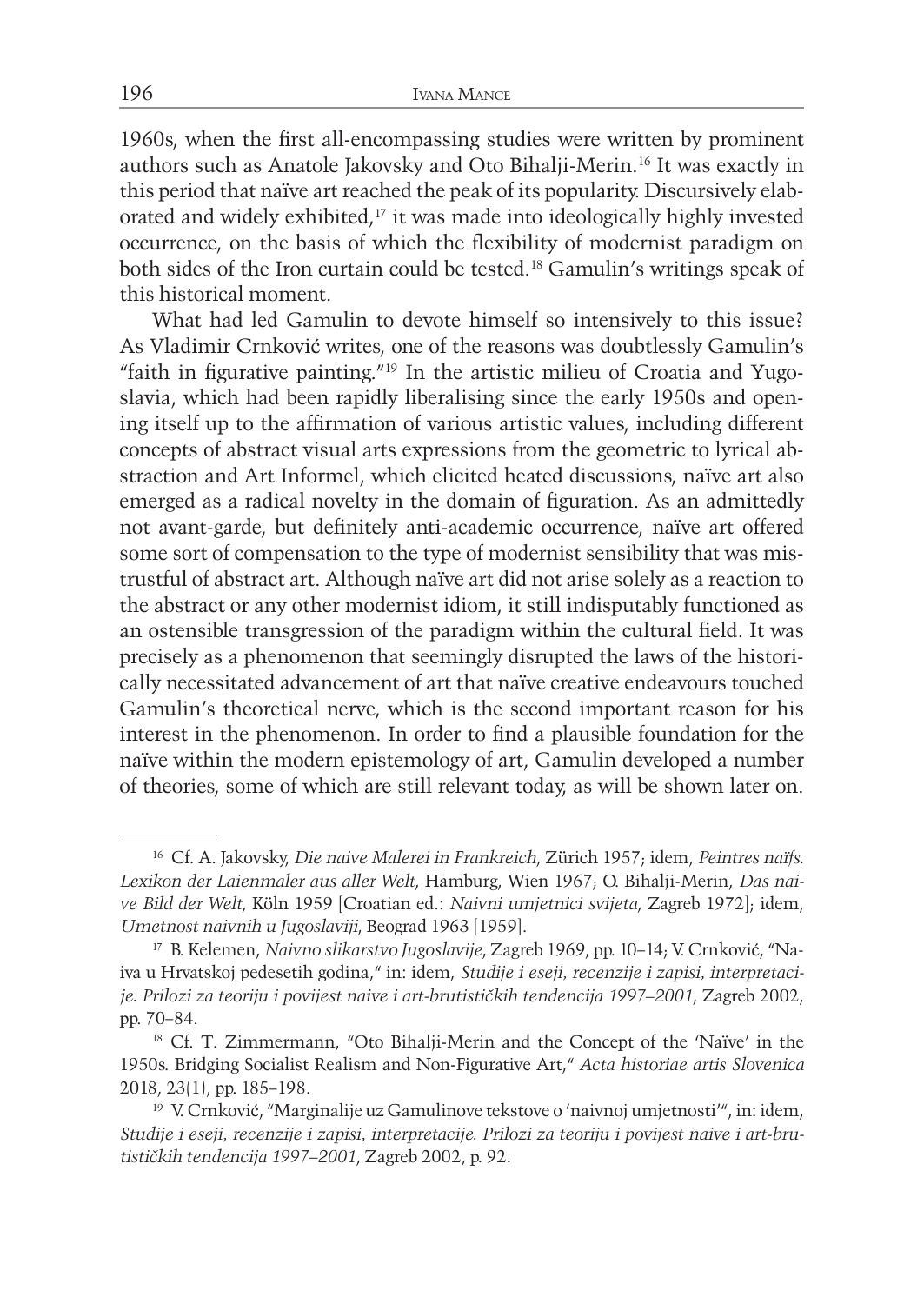The third reason for theorising about naïve art, according to Crnković,<sup>20</sup> was Gamulin's involvement in the so-called "Bosilj affair"21 which, in addition to being the immediate cause, reflected the notional split of opinions on the genesis of this type of art, which further spurred Gamulin to arm himself with arguments in the face of its opponents.

In addition to representing a rare speculative achievement in Croatian art history, Gamulin's theory of naïve art, set forth in multiple studies and a large number of texts and criticisms in the form of monographs,<sup>22</sup> also clearly reflects the flexibility and inclusivity of a high-modernist paradigm in a specific historical time and place. It bears witness to an undertaking to incorporate an artistic phenomenon, whose historical continuity in Europe can be traced since the end of the 19th century, and in Croatia since the interwar period, into the dominant artistic discourse and canonise it as a consensual value, while trying to overcome a number of notional and interest antagonisms that had defined the cultural-artistic scene and the framing of the discussion on modernist art in Croatia and Yugoslavia in general for a long time. For the pur-

<sup>21</sup> The "Bosilj affair" represents the culmination of attempts to discredit naïve creativity as a false, counterfeit phenomenon orchestrated by dishonourable interests. Krsto Hegedušić' publicly raised suspicion about the authorship of paintings by Ilija Bosilj, a farmer from Srijem and the father of art historian and critic D. Bašićević, following public correspondence in which Gamulin and other like-minded individuals rose to his defence, led to a devastating incident when the artist was called by the city government to paint in front of the appointed commission made up of distinguished art historians, artists and other cultural workers (1965).

<sup>22</sup> Gamulin's bibliography numbered over fifty units. In addition to numerous reviews of exhibitions of naïve artists and multiple monographic texts, he also wrote the following theoretic treatises: "Prema teoriji naivne umjetnosti," pp. 525–553 ("K teórii naivné houmenia," *Ars* 1968, 1; "Toward a Theory of Primitive Art," in: *Primitive Painting*, Zagreb 1981; New Yok 1981); "U ovom teoretskom trenutku", *Život umjetnosti* 1970, 11–12, pp. 3–24; "Plaidoyer za Hlebine." Deset teza za simpozij *Naivi '73*, in: G. Gamulin, *Prema teoriji naivne umjetnosti. Studije, eseiji, kritike, prikazi, poelmike 1961–1990*, Zagreb 1999, pp. 219–224; *I Pittori Naifs della Scuola di Hlebine*, Milano 1974; "Contributo critico sul caso di Ligabue naïf," *L'Arte Naive* 1975, 2(8), pp. 59–62; "Esampi di romanticizmo nella pittura naïve," *L'Arte Naive* 1975, 2(8), pp. 63–78; *Les peintres naïfs. Ecole de Hlebine*, Paris 1979; *Jugoschlawische Hinterglassmalerei. Ivan Generalić und die Schule von Hlebine*, Gütersloh 1982; "Teze o situaciji. Izvještaj za XII. Majsko drugovanje na Sani 1986," in: G. Gamulin, *Prema teoriji naivne umjetnosti, Studije, eseiji, kritike, prikazi, poelmike 1961–1990*, Zagreb 1999, pp. 289–298; "Naivna umjetnost," in: G. Gamulin, *Hrvatsko slikarstvo XX. stoljeća*, vol. 1, Zagreb 1987, pp. 504–511. The complete bibliography of Gamulin's texts on naïve art was compiled by V. Crnković in: G. Gamulin, *Prema teoriji naivne umjetnosti. Studije, eseji, kritike, prikazi, polemike 1961–1990*, Zagreb 1999.

<sup>20</sup> Ibidem.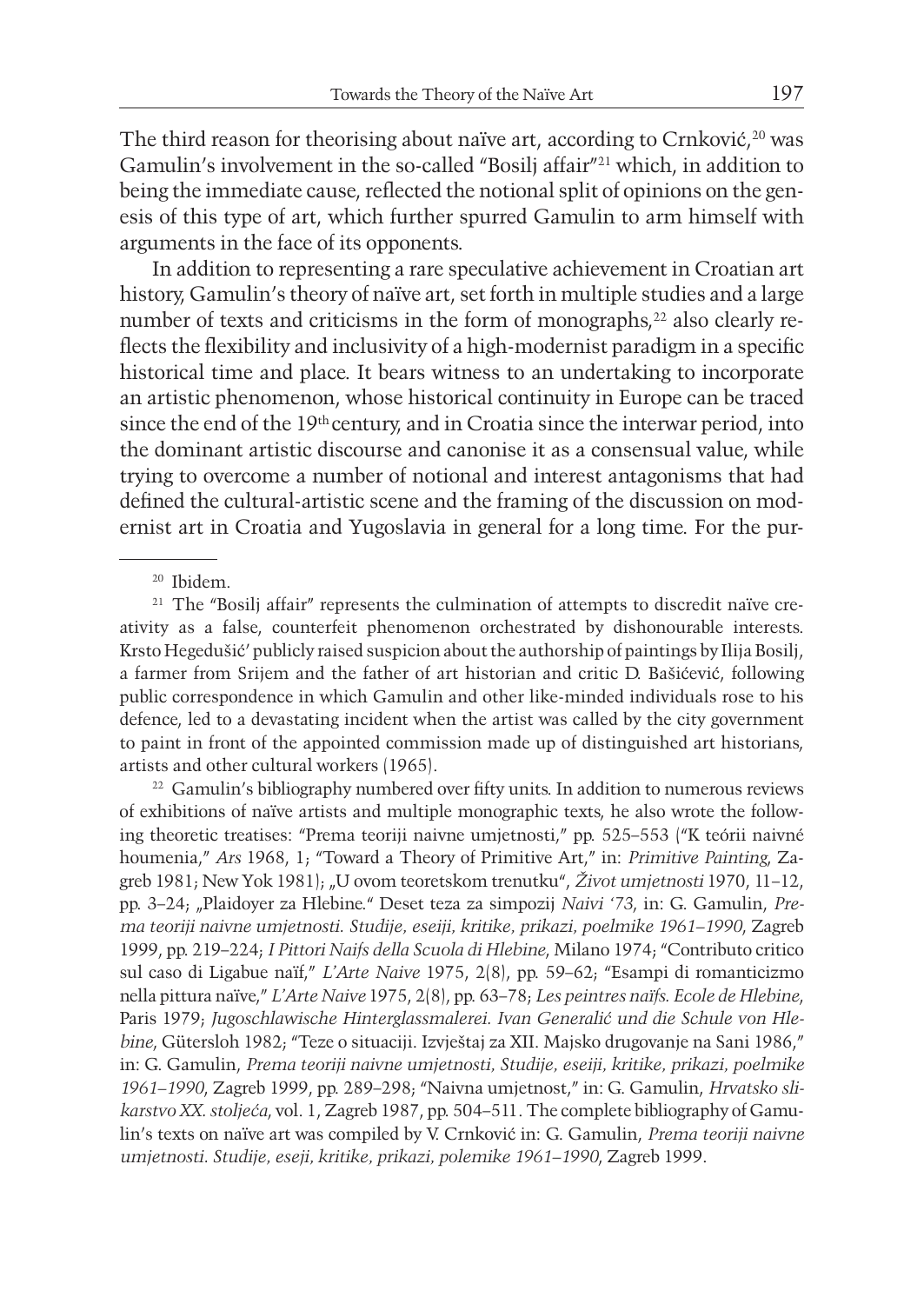pose of this text, Gamulin's primary theories on naïve art will be discussed synchronously, not in order of their appearance in Gamulin's studies, but as a collection of ideas that form a relatively rounded theory.

# THE *AB OVO* THEORY: VIRGIN DETACHMENT FROM THE HISTORY OF ART

Since he first started writing about naïve art, Gamulin tried to explain why it should be considered a part of the modern, and for him, contemporary world of art. Without rejecting the possibility that the naïve attitude to artistic expression existed as a general, anthropological modality of creative consciousness, Gamulin explicitly claimed that naïve art was historically constituted as congruent with modernist values – when the "sensitivity of a social milieu" matured to the point where this type of expression was recognised for the values that "already existed as one of the components of modern art."23 In other words, naïve art historically did not exist outside the context of modernism, regardless of the character of impulses and the formative context that guaranteed differential qualities, this type of expression could only be actualised as art on the basis of the modernist paradigm. In order to explain the specific affiliation of naïve art to modernism, or rather its genealogy, Gamulin lapsed into a contradiction that was constitutive of the modernist discourse itself; he embraced the so-called theory on its emergence *ab ovo* which, starting from French interwar art history as well as many distinguished post-war theoreticians of the naïve such as Anatole Jakovsky,<sup>24</sup> was adopted by many authors who then started to write affirmatively about the naïve – the idea of the absolute originality of the naïve expression that arises from naïve artists' lack of awareness of the historic development of art. On that basis, and already in his first study, Gamulin systemically differentiated the naïve not only in relation to professional, meaning academic art, but also to the folk (popular, folkloric) and lay, or rather amateur art (from which the naïve must be especially distanced). This is unlike the folk artist, whose contribution is based on the preservation of collective traditions without the demand for the originality of expression, unlike the lay artist or an amateur, whose relationship to the art's historical development is structurally epigonic, and unlike the academic artist, whose individual original contribution necessarily implies the experience of the past historic course of art as a whole, the naïve artist "*lives and works* 

<sup>23</sup> Gamulin, "Prema teoriji navine umjetnosti," p. 531.

<sup>24</sup> Cf. A. Jakovsky, *La peinture naïve du Douanier Rousseau à nos jours*, Bruxelles 1958.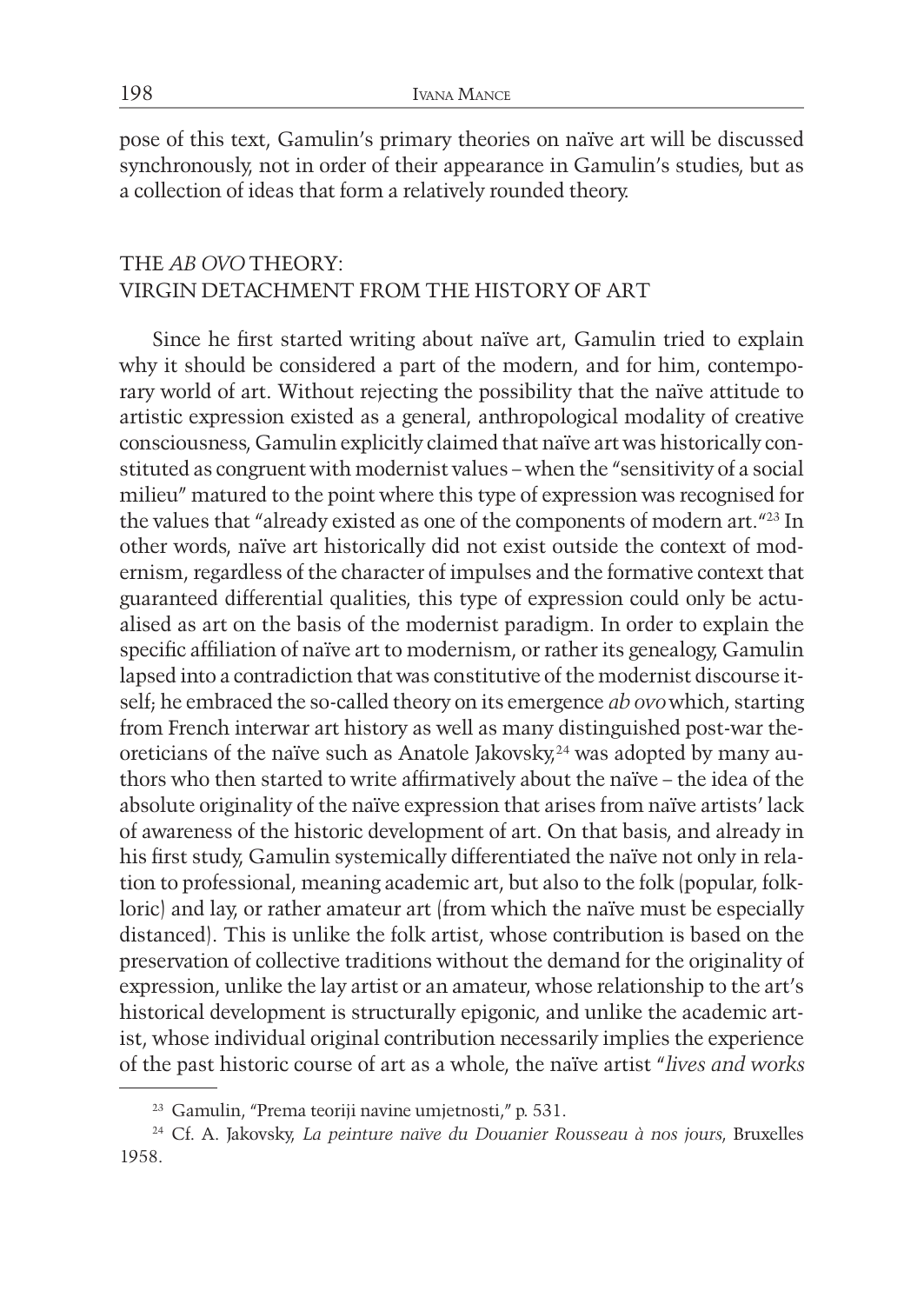*in virgin detachment from the history of art, and thus, by his very existence, achieves that spontaneity and originality to which a modern artist aspires, usually in vain, and often through artificial means."*25 In order to explain this isolation of the naïve artist from the historical experience of art and culture in general, Gamulin used the sociological formula of the "blockade" – a low level of artistic and broader cultural awareness and knowledge, arising from different formative circumstances, keep the naïve artist permanently but effectively in cognitive isolation, basically imprisoned in positions that guarantee authenticity and originality of his artistic impulse, so that even potential influences from the current artistic milieu are "*assimilated by the naïve core,"* without dislodging it "from its naïve relationship to the world."26 Gamulin's high esteem of originality was, therefore, a typically modernist position; precisely at the moment when the distinctiveness or declination from academic norms was recognised as the value of originality, naïve art became part of the historic course of art, building on it with its specific contribution. In addition to an understandable determinedness by the discourse of the time, Gamulin's insistence on the *ab ovo* theory, or rather on the postulate of the zero level of artistic experience and the absolute unconditionality of expression of a naïve artists, also reflected current divisions related to the issue of the genesis and worth of naïve art among Croatian critics and artists, as well as split opinions on the understanding of modernism in general. Gamulin's aspiration to defend the absolute authenticity of the naïve expression is a reflection of the already mentioned restraint towards the issue of external, extrinsic artistic influence in general, or rather the fundamental conviction about the necessity of an ontological foundation of art in the immediate, subjective experience of reality and the cultural experience of the social environment. In particular, behind the theory of the intactness of naïve artistic expression stands the current division of attitudes on the genesis of this art in the Croatian context. Unlike the proponents of the naïve artistic expression, part of the elite led by Miroslav Krleža did not accept the theory on the authenticity of this phenomenon, considering it an induced, even interest-motivated construct. An argument for such a judgement was within easy reach, in the historical fact of the role that Krsto Hegedušić played in stimulating peasant painting in the interwar period, and in the context of socially engaged programme of the Association of Artists *Zemlja*, in which that painting had such a clear ideological mission. In relation to that historic moment, the new flourishing of the naïve was judged by its detractors as an aberration of once-progressive

<sup>25</sup> Gamulin, "Prema teoriji navine umjetnosti," p. 544 [italic – G. G.].

<sup>26</sup> Ibidem, p. 546 [italic – G. G.].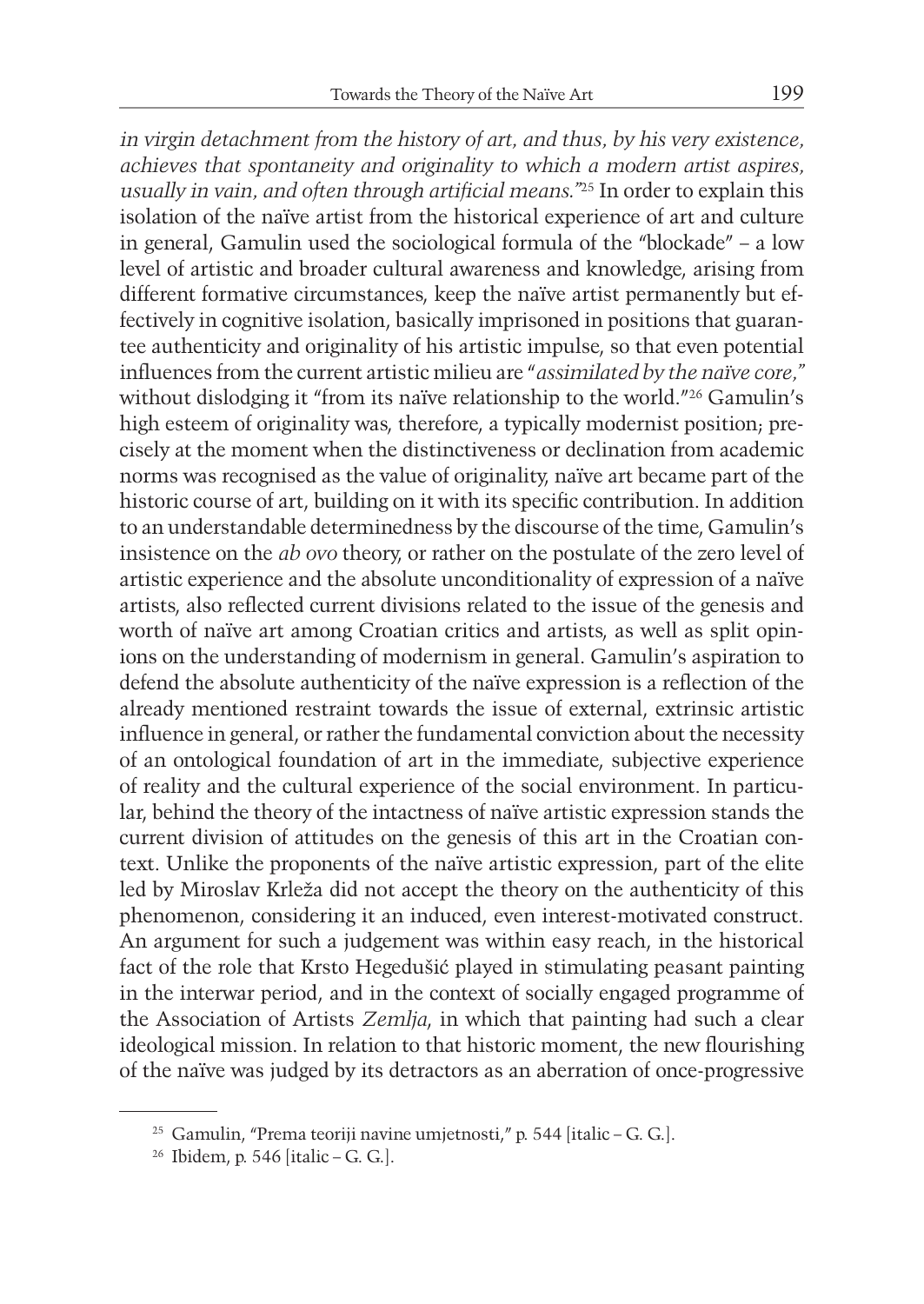positions. From today's perspective, the verdict is easy to reach: just like other artistic phenomena, naïve art also rested on active communication between competing artistic concepts and organised institutional support, which does not detract from the uniqueness of particular artistic oeuvres nor from artistic credibility of the phenomenon as such. Nevertheless, within the paradigm in which it was precisely the category of individual artistic genius that represented one of the basic categories that could secure competitive status for naïve artists on the market of artistic ideas, individuals were taking up firm, radical positions, and Gamulin was no different. Although he did not abandon the basic idea of the substantially asymmetrical relation of naïve consciousness and historical development of art, over time Gamulin would nonetheless partly relativize his rigid attitudes on the possibility of extrinsic influences, as will be demonstrated.

# THE NAÏVE CORE OF STYLE

The second problem that Gamulin had to tackle in his theorising is the formation of *style* in naïve artists; namely, how does a naïve artist, whose "historical experience is completely cut off, and the personal one unfolds within a narrow register determined by the character of the *blockade*," manifests precisely that "characteristic which is common to modern art" – "the absolute *singularity* of style"27 – a crucial quality that distinguishes him from the artist-amateur? Raising this issue, Gamulin again explicitly asked how naïve art had achieved its qualitative stylistic distinction while existing outside the historical horizon of art. In answering this question, he immediately rejected the reasoning advocated by some theoreticians, namely that it is a matter of naïve realism, meaning mere description.28 Gamulin again offered a solution in line with his pronouncedly modernist understanding of a work of art, which still ran along the line of theories formulated by Jakovsky and La Motte.29 Understandably, we cannot talk about realism in connection with naïve artists, because realism is also a stylistic concept determined by historical development; with naïve artists, on the contrary, it is a question of constitutive failure of imitation, or rather a failure in depicting the world:

<sup>27</sup> Ibidem, pp. 540–541 [italic – G. G.].

<sup>&</sup>lt;sup>28</sup> In this context, Gamulin singles out Jean Cassou and Werner Haftman.

<sup>29</sup> Gamulin quotes A. Jakovsky and M. de la Motte: A. Jakovsky, "Cespeintres de la semaine des sept dimanches," in: *Les peintres naïfs*, Knokke-le-Zoute 1958 [exhibition catalogue]; M. de la Motte, "Naive Kunst?" in: *Das naive Bild der Welt*, Baden-Baden 1961 [exhibition catalogue].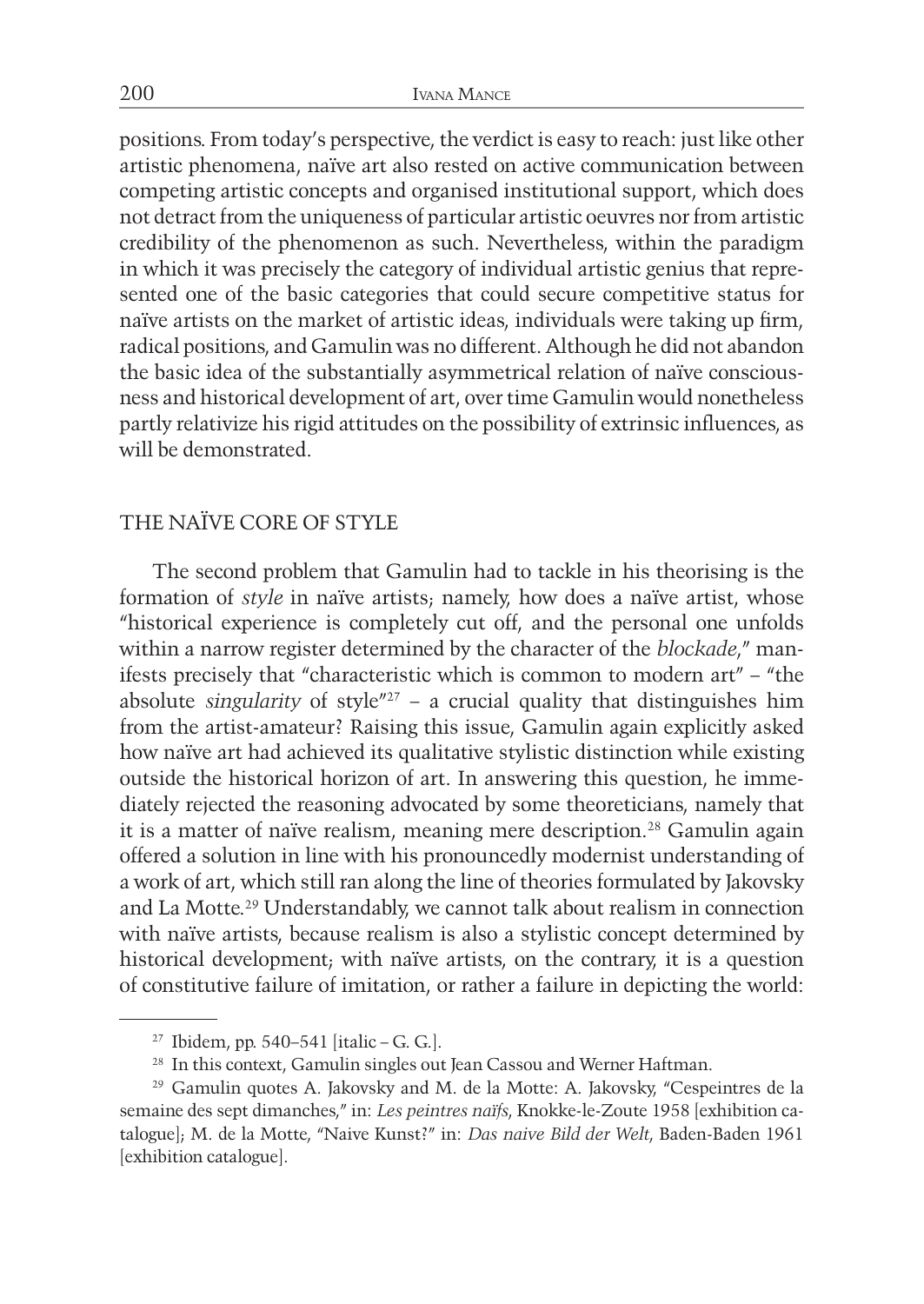in an attempt to portray the world, naïve artists instinctively impose their own symbolical system, or rather their sign language, on the referent reality, achieving an autonomy in relation to all aesthetic norms, including the realistic one, to which a modern artist can only aspire. "He paints as he exists, in *unity* with his expression, but without a conscious (historical) relation to that expression."30 A naïve artist's style is therefore a given of his limited gnoseological disposition, and not stylistic self-possession that can develop only as a historically-relative value. Defending his basic postulate on the extrahistoricity of naïve artistic concept, Gamulin would, however, find himself faced with several additional problems. First of all, how does the individualisation of expression, as the basic assumption of art in the modern sense, even take place within such absolute symbolisation? Secondly, how can one explain the stylistic development of certain individual oeuvres which last in time? And finally, how to explain the phenomenon of a school as stylistic interconnectedness within a group of naïve artists? Gamulin solved the problem of the individualisation of expression with the already mentioned theory of the blockade – sociologically-conditioned isolation of a naïve artistic subject from the institutional world of art. Namely, the circumstances of the blockade differ from one artist to another, which leads to differences in the imagination – it is thus not a matter of conscious aspiration towards the individualisation of expression in relation to the totality of artistic possibilities, but of a necessary determinateness of contingent circumstances of existential isolation. In line with such deliberations, Gamulin initially also espoused a theory of the "*immobility*"31 of the once-attained expression, which he eventually abandoned when faced with changes in style and subject matter in artists whose work he continuously followed.32 Naturally, he interpreted the dynamic in the expression within individual oeuvres as a subjectively inherent process; although naïve artists develop an indisputable "painterly consciousness," meaning a meta-linguistic relationship towards their own system of forms, their stylistic development is immune to the movements of the art world – "tangential impulses and interventions" that may come from it would be completely as-

<sup>30</sup> Gamulin, "Prema teoriji navine umjetnosti," p. 541.

<sup>&</sup>lt;sup>31</sup> "The phenomenon which had, namely, been detected early on in connection to naïve art is the *immobility of their painterly (or sculptorly) vision*." Ibidem, p. 545.

<sup>&</sup>lt;sup>32</sup> "Perhaps the concept of its general immobility will soon have to be revised, but its dynamics is not in the genesis of contemporary expressions." G. Gamulin, "U ovom teoretskom trenutku," *Život umjetnosti* 1970, 11–12, p. 24. Cf. also: V. Crnković, "Marginalije uz Gamulinove tekstove o 'naivnoj umjetnosti,'" p. 93, 96.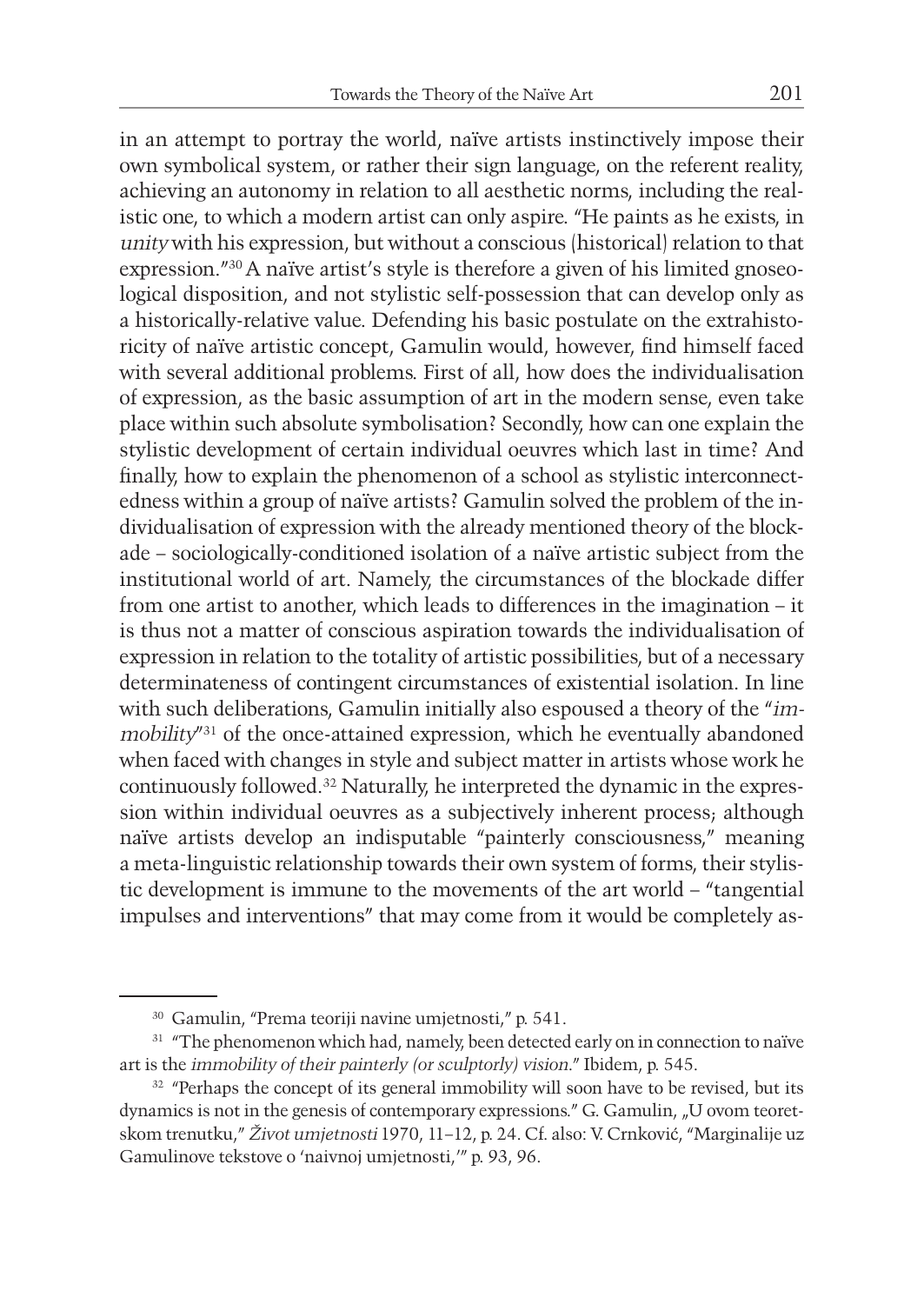similated by the "naïve core,"33 which is the underlying basis for the stylistic genesis of naïve artists.

The problem of the school as a consistent style formation is something that Gamulin would consistently tackle and, in considering the topic, eventually go furthest in correcting his own starting point. At the very beginning of his speculation, he explicitly raised the question of the famous Hlebine34 or any other school: "Is that not a 'contradiction in the substantive'? For, if naïve expression is, by its definition, isolated and individual, how is it possible for the phenomenon of a 'school' to appear, or any other stylistic *connection* between naïve artists?"35 The answer he first offered was again based on the concept of the blockade, which applied equally well to the level of the collective: without denying the factuality of mutual influences of artists who live and work together, Gamulin claimed that it was a coherent style occurrence that arose from the closedness of the environment. The point at issue was the "multiplication of focal points within a homogeneous cultural and psychological environment, without external interventions," which over time even led to the "emergence of solidarity of an artistic region" and a deliberate "defence of style."36 In this context, Gamulin also debated with critical positions which held that with the emergence of a "school," art stopped being naïve and transformed into a manner that was open to the siren call of the world of art and the market.37 Gamulin would return to the problem of the formation and development of a school as a unique style formation in a comprehensive monographic text on the Hlebine School, in which he systematically elabo-

<sup>33</sup> G. Gamulin, "Prema teoriji navine umjetnosti," p. 546. G. refers to O. Bihalji, who writes about the visibility of different influences in the oeuvres of individual naïve artist, but who remained undeclared regarding the *ab ovo* theory. O. Bihalji-Merin, *Das naive Bild der Welt*, Köln 1959 (Croatian edition: *Naivni umjetnici svijeta*, Zagreb 1972).

<sup>&</sup>lt;sup>34</sup> Hlebine School. The name that is used for several generations of painters from Podravina, a region in northern Croatia. The name comes from the village of Hlebine, home to the two painters from the first generation (Ivan Generalić, Franjo Mraz), who were encouraged to paint by the academic painter K. Hegedušić in the first half of the 1930s. As the *Ecole de Hlebine,* it was first mentioned in 1955 at the Biennale in São Paolo, where it was first introduced to the international public.The H. School includes the following: in the first generation Ivan Generalić, Franjo Mraz and Mirko Virius; in the second generation Franjo Filipović, Dragan Gaži, Josip Generalić, Ivan Večenaj, Mijo Kovačić, Martin Mehkek, Ivan Lacković; several artists of the third generation appeared during the 1970s.

<sup>35</sup> Gamulin, "Prema teoriji navine umjetnosti," p. 552 [italic – G. G.].

<sup>36</sup> G. Gamulin, "Pledoayer za Hlebine," in: idem, *Prema teoriji naivne umjetnosti. Studije, eseiji, kritike, prikazi, poelmike 1961–1990*, Zagreb 1999, p. 231, 233.

<sup>&</sup>lt;sup>37</sup> Gamulin primarily debates with painters Albert Dasnoy and Klaus Jürgen-Fischer, but also with Oto Bihalji.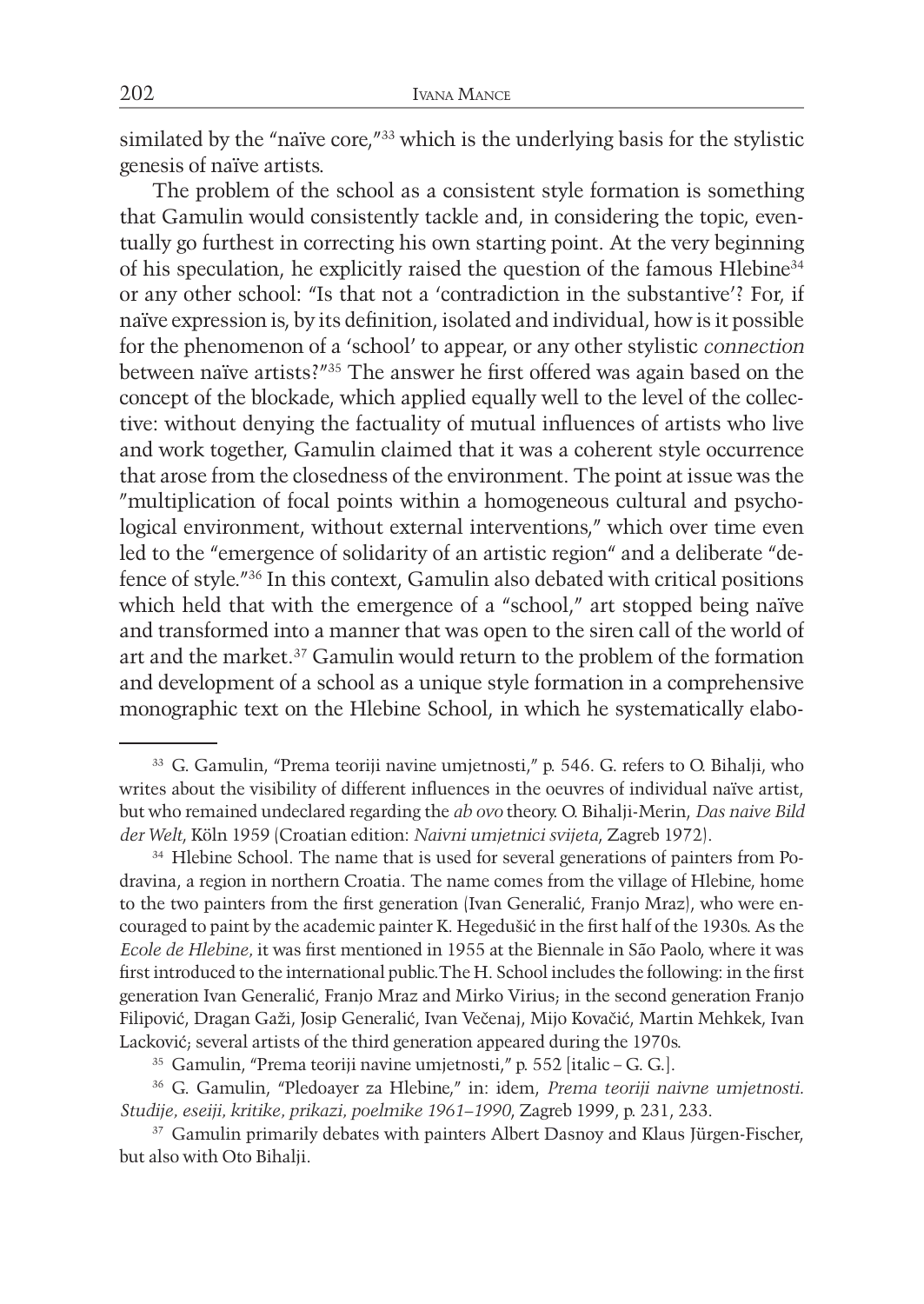rated on the problem.38 First of all, Gamulin emphasised the criteria necessary for talking about a "school": first, that a recognisable style idiom functioned in a more or less confined area as a precondition for interaction and influences; second, that a style idiom lasts in time, transferring a relatively consistent linguistic, or rather morphological system from generation to generation; and, third, that there was a formation of a "milieu of spiritual atmosphere," meaning a specific cultural environment. "Fundamental attribute is, therefore, *the emergence and functioning of style*, of the especially created expression, which was *suggestive enough* to activate the imagination and creative energies of other potential self-taught artists in its surroundings, and whose activities were *durable enough* to enable the suggestive radiation of a firmly-formed expression to become prominent."39 Undoubtedly, the formation and existence of the school was primarily interpreted by Gamulin in an autogenetic manner: as a logical consequence of the effect of strong creative personalities – in the case of the Hlebine School it was Ivan Generalić<sup>40</sup> – whose work, through the "radiation of style," encouraged talented individuals to create their own expression. In this context, Gamulin also cast a careful, historiographic eye on the influence of left-leaning Association of Artists *Zemlja* and Krsto Hegedušić on the formation of the school in the interwar period; he did not contest their contribution to the affirmation of naïve artists, but strongly defended the thesis on the fundamental disconnectedness of cultural spheres that were brought into conjunction only by the ideological context, and not by the world of art they shared. In this sense, stylistic interaction cannot be fruitful either – influences that come from the academic sphere can result only in a *malaligned coalescence*, and not creative assimilation. "By its

<sup>38</sup> Gamulin, "Naivni slikari Hlebinske škole." The text was also published in the Italian (1974), French (1979) and German edition (1982), while the original Croatian text is only now being readied for publication. I thank V. Crnković for the access to the manuscript.

<sup>39</sup> Gamulin, "Naivni slikari Hlebinske škole" [manuscript], p. 10 [italic – G. G.].

<sup>40</sup> Ivan Generalić (Hlebine, 1914 – Koprivnica, 1992), naïve painter. The central figure of the Hlebine School. In the interwar period, his w Naivni slikari Hlebinske škole ork was encouraged by the painter K. Hegedušić, one of the founders of the artistic association *Zemlja*, with which he had his first exhibition (1931–1935). While the period until WWII was thematically related to social problems of the village, after the War he developed a specific bucolic imagery, which from late 1950s also included surreal, magic realistic elements, and during the 1970s he made a turn towards existentialist, allegoric content. He had a number of solo exhibitions in the country and abroad (Paris 1953, Brussels 1959, Munich 1965, Solothurn and Düsseldorf 1966, Zürich 1967, Basel 1968, Florence and Geneva 1971, Offenbach 1972, Köln 1976) and participated in numerous group exhibitions of Croatian and other naïve art. His paintings hang in Croatian and foreign museums and collections (France, Germany, Switzerland etc.).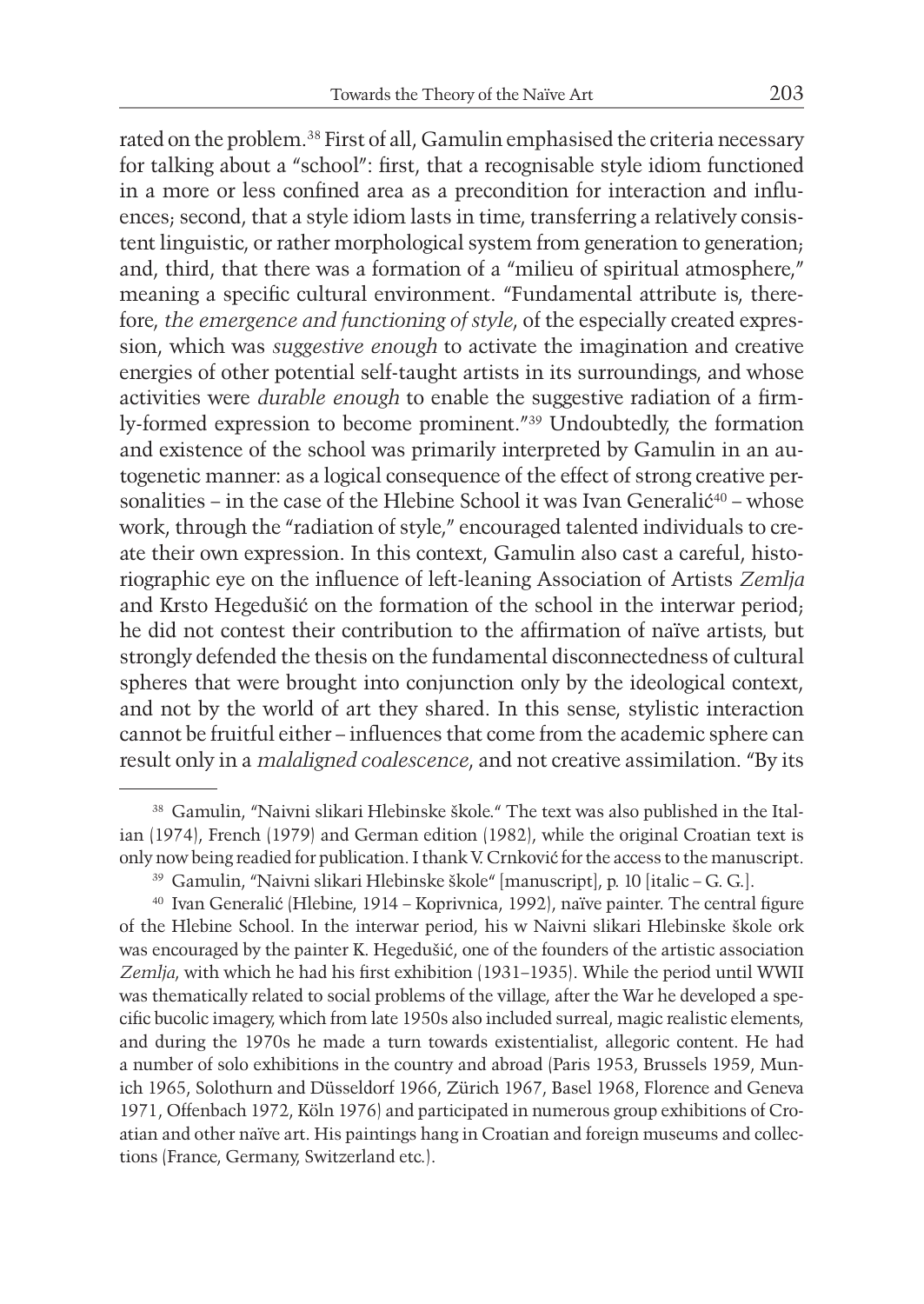cultural sense, its emergence and, ultimately, its spiritual range as well, these are two different phenomena that can arise in different strata of cultural existence. Mutual interferences can have the function of a catalyst, but cannot be decisive for the creative range. They were not decisive in this case."41

#### THE FUNCTION OF THE "LOST CHILDHOOD"

The third line of Gamulin's investigation of naïve art appertains to a wider social and cultural sense of this phenomenon. Namely, if naïve art emerges on the historical stage as an event of radical artistic discontinuity, and as such plays a direct part in contemporaneity, or rather the culture of modernity, it must be determined what its significance is in this context and which values form the basis for its communication with its contemporaneity. Gamulin's answer is the following: naïve art has the value of compensation. In the culture of modernity which, not even in the socialist version, can avert the sense of alienation on the relation between the individual – collective, in which civilizational weariness stirs a yearning for simple forms of existence, and art follows its autonomous path of development that leaves "unsatisfied the bright aspirations and needs,"42 naïve art necessarily populates the emptied places. "Into those empty spaces – from its hidden shelters, from the edges of today – came naïve art, discovering the unmet needs of simple people, and even jaded ones, the tired criticism and confused theory, and that is why it was accepted."43 Gamulin was not alone in this interpretation of the naïve as a therapeutic supplement; other distinguished writers involved with naïve art, especially Mića Bašićević,<sup>44</sup> were pushing for just such an interpretation, arguing that naïve art opened up the artistic experience to the pre-modern, primordial, primal experiences. "Was it a desire of our times for the lost naiveté of art …, and a desperate, hopeless hope that we can recover our lost childhood?,"

<sup>41</sup> Ibidem, p. 12.

<sup>42</sup> G. Gamulin, "U ovom teoretskom trenutku," *Život umjetnosti* 1970, 11–12, p. 19. <sup>43</sup> Ibidem.

<sup>44</sup> Dimitrije (Mića) Bašićević – Mangelos, art historian and conceptual artist (Šid, 1921 – Zagreb, 1987). Co-founder of the Gallery of Primitive Art in Zagreb, which he headed between 1960 and 1965.With the exhibitions he organised and the reviews and introductions he wrote, Bašićević made a critical contribution to the conceptualisation and evaluation of naïve art, as well as to its affirmation in Yugoslavia and abroad. His texts on naïve art were collected in: Mića Bašićević, *Studije i eseji, kritike i zapisi, 1952–1954*, ed. V. Crnković, Zagreb 1995; Mića Bašićević, *Studije i eseji, kritike i zapisi, 1955–1963*, ed. V. Crnković, Zagreb 1995.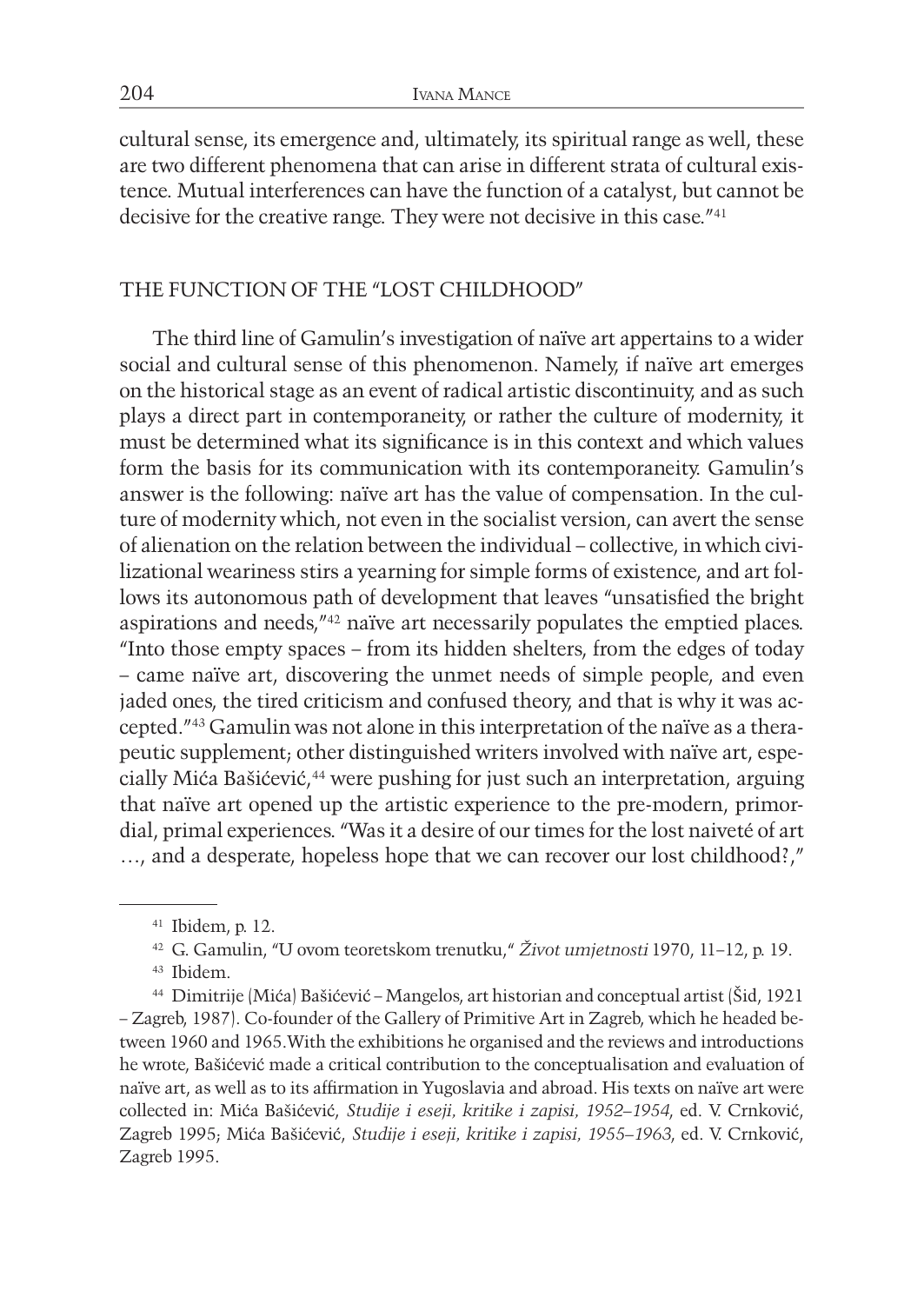asked Gamulin rhetorically.45 To be sure, the question implicitly contained the answer: "naïve art" was an ideal that had been lost in advance; the immediacy between the existential experience and artistic consciousness that Gamulin invoked did not even apply to naïve art itself, which was proven by his ramified theory. Naïve creativity therefore tied in with values that have existed within modernism for a long time: the art of modernism and the culture of modernity constitutively fostered a sensibility for everything that could be described with a sign of the pre- or anti-modern, meaning everything that could represent a dialectic antithesis to the dominant cultural paradigm. Still, if one considers the fact that it was precisely during the period of the rise of the naïve that the artistic culture in Croatia and Yugoslavia was marked by the definite adoption of an abstract visual art language in its high-modernist conception, it is understandable that the relation of these, at least seemingly opposed artistic phenomena within the same paradigm, impressed itself on Gamulin and other witnesses of the time as an epistemological problem. It was precisely from the position of a purportedly radical alterity that naïve creativity could become part of the historical course of art and the modernist order; it was exactly as a compensation for an imaginary projection of "childhood" that the naïve defended its values.

#### CONCLUSION

Gamulin's theory of naïve art is a monumental example of the modernist understanding and evaluation of art. Wanting to explain and defend the phenomenon of the naïve as a relevant artistic occurrence, Gamulin reached for the fundamental concepts of the modernist paradigm: through the *ab ovo*  thesis – a theory that naïve art does not arise as a conditioned result of the historical development of art, but as a self-grown phenomenon, independent of artistic circumstances and based solely on the intrinsic motivation of a creative subject, who sublimates their own existential situation into a creative expression – he granted naïve art the value of *authenticity*, or originality; by rejecting the postulate on naïve realism and emphasising the stylistic self-consciousness of a naive creator, or rather an entire school which managed to build a consistent morphological and narrative universe, he ensured the value of *autonomy*; and by interpreting the social significance of this creative endeavour as a declaration of suppressed, inhibited moods and aspira-

<sup>45</sup> Gamulin, "Prema teoriji navine umjetnosti," p. 528.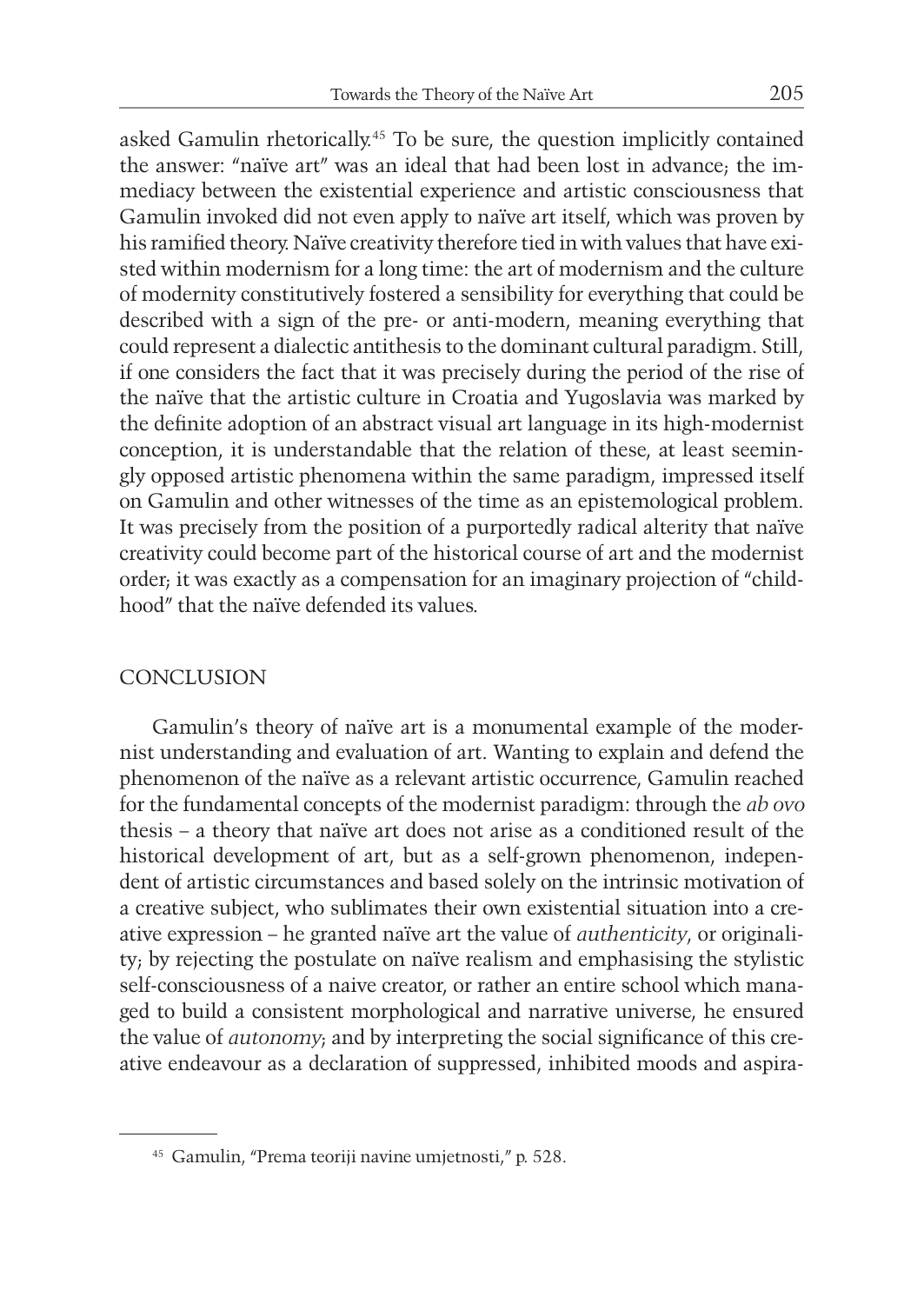tions, he ensured the value of otherness, or *alterity,* as the third value that is constitutive of the culture of modernity.46

Even though our contemporary perception of naïve art differs from Gamulin's theoretic interpretation, it represents an unambiguous affirmation of the historical and stylistic affiliation of this occurrence with the order of high-modernism, which established itself in 1950s Yugoslavia as an aesthetic and ideological norm of artistic production that Gamulin, after abandoning the horizon of socialist realism, basically endorsed. With the benefit of historical hindsight, today we understand this phenomenon as an occurrence that started, functioned and came to an end within one era; the intertextual permeation of naïve art with stylistic patterns and artistic concepts that it perforce shared with the academic artistic sphere, does not lessen the appraisal of creativity of individual contributions, which makes the problem of its genesis and position within the art world not substantially different from any other modernist occurrence. However, Gamulin and his contemporaries like Bašićević, as informed witnesses of the cultural "opening-up," or the adoption of contemporary artistic tendencies, reached for the here-expounded type of argumentation in order to legitimise this phenomenon as a competitive contribution, opportunely recognising an artistic concept through which Yugoslavia played a relevant role in the international culture of modernism.

#### BIBLIOGRAPHY

- Bihalji-Merin O., *Naivni umjetnici svijeta. Povijesni pregled, suvremena kretanja, perspektive*, Zagreb: Mladost 1972 [*Das naive Bild der Welt*, Köln 1959]
- Bihalji-Merin O., *Umetnost naivnih u Jugoslaviji*, Beograd 1963
- Crnković V., "Marginalije uz Gamulinove tekstove o ,naivnoj umjetnosti'," in: idem, *Studije i eseji, recenzije i zapisi, interpretacije. Prilozi za teoriju i povijest naive i art-brutističkih tendencija 1997–2001*, Zagreb 2002, pp. 89–124

<sup>46</sup> The triad of authenticity – autonomy – alterity was taken from Cornelia Klinger: C. Klinger, "Autonomy – Authenticity – Alterity: On the Aesthetic Ideology of Modernity," in: *Modernologies. Contemporary Artists Researching Modernity and Modernism*, ed. S. Breitwieser, Barcelona 2009 [exhibition catalogue], pp. 25–37.

Reflection of these values in the critical discourse on naïve art in 1960s Croatia, see: I. Mance, "Rastezljivost paradigme: 'naivno' prema 'modernom' u diskursu hrvatske povijesti umjetnosti i likovne kritike šezdesetih godina," in: *Ivan Generalić. Djelo, život, vrijeme. Zborni kradova znanstveno-stručnog simpozija povodm 100. Obljetnice rođenja Ivana Generalića*, Koprivnica 2016, pp. 11–18.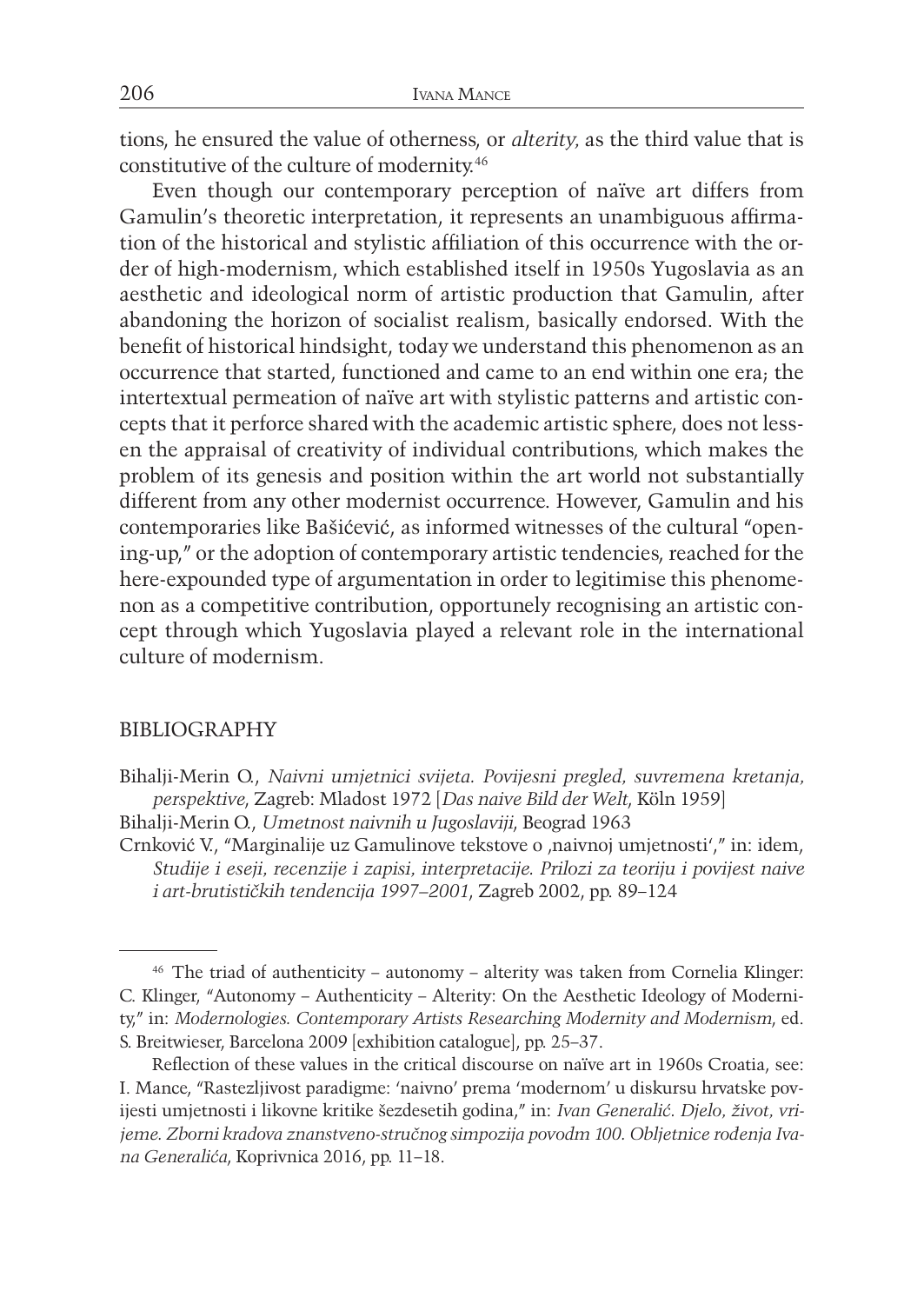- Crnković V., "Naiva u Hrvatskoj pedesetih godina," in: idem, *Studije i eseji, recenzije i zapisi, interpretacije. Prilozi za teoriju i povijest naive i art-brutističkih tendencija 1997–2001*, Zagreb 2002, pp. 70–84
- Crnković V., "'Slikari svetog srca' i evropski modernizmi," in: idem, *Studije i eseji, recenzije i zapisi, interpretacije. Prilozi za teoriju i povijest naive i art-brutističkih tendencija 1983–1997*, Zagreb 2002, pp. 217–224
- Crnković V., "Naiva ili naivna umjetnosti," in: idem, *Marginalije ili razotkrivanje nevidljivog*, Zagreb 2009, pp. 11–16
- Gamulin G., "Povodom izložbe slikara partizana," *Republika* 1945, 1(1–2), pp. 106– 113
- Gamulin G., "Uz izložbu udruženja likovnih umjetnika Hrvatske," *Naprijed* 1946, 4(52), p. 3
- Gamulin G., "Opća teorija umjetnosti kao teorija socijalističkog realizma," *Zbornik radova Filozofskog fakulteta*, Zagreb 1951, 1(1), pp. 155–185
- Gamulin G., "Prema teoriji naivne umjetnosti," *Kolo* 1965, 3(5), pp. 525–553 [also in: G. Gamulin, *Prema teoriji naivne umjetnosti. Studije, eseji, kritike, prikazi, polemike 1961–1990*, ed. V. Crnković, Zagreb 1999, pp. 73–128; other editions: "K teórii naivné houmenia," *Ars* 1968, 1; "Toward a Theory of Primitive Art," in: *Primitive Painting*, Zagreb 1981; New Yok 1981]
- Gamulin G., "U ovom teoretskom trenutku," *Život umjetnosti* 1970, 11–12, pp. 3–24 [also in: G. Gamulin, *Prema teoriji naivne umjetnosti. Studije, eseji, kritike, prikazi, polemike 1961–1990*, ed. V. Crnković, Zagreb 1999, pp. 155–190]
- Gamulin G., "Plaidoyer za Hlebine." Deset teza za simpozij *Naivi '73*, in: idem, *Prema teoriji naivne umjetnosti*. *Studije, eseji, kritike, prikazi, polemike 1961–1990*, ed. V. Crnković, Zagreb 1999, pp. 219–224
- Gamulin G., *Naivni slikari Hlebinske škole*, manuscript [recently published as: G. Gamulin, *Naivni slikari Helbinske škole*, ed. V. Crnković, Zagreb 2019; other editions: *I Pittori Naifs della Scuola di Hlebine*, Milano 1974; *Les peintres naïfs. Ecole de Hlebine*, Paris 1979; *Jugoschlawische Hinterglassmalerei. Ivan Generalić und die Schule von Hlebine*, Gütersloh 1982]
- Jakovsky A., *Die naive Malerei in Frankreich*, Zürich 1957
- Kelemen B., *Naivno slikarstvo Jugoslavije*, Zagreb 1969
- Klinger C., "Autonomy Authenticity Alterity: On the Aesthetic Ideology of Modernity," in: *Modernologies. Contemporary Artists Researching Modernity and Modernism*, ed. S. Breitwieser, Barcelona 2009 [exhibition catalogue], pp. 25–37
- Kolešnik Lj., *Između Istoka i Zapada. Hrvatska umjetnost i likovna kritika 50-ih godina*, Zagreb 2006
- Lasić S., *Sukob na književnoj ljevici 1928–1952*, Zagreb 1970
- Mance I., "Rastezljivost paradigme: ,naivno' prema ,modernom' u diskursu hrvatske povijesti umjetnosti i likovne kritike šezdesetih godina," in: *Ivan Generalić. Djelo, život, vrijeme. Zborni kradova znanstveno-stručnog simpozija povodm 100. Obljetnice rođenja Ivana Generalića*, Koprivnica 2016, pp. 11–18
- Prelog P., *Hrvatska moderna umjetnost i nacionalni identitet*, Zagreb 2018
- Šeparović A., "U znaku totalitarizma," in: *150 godina Hrvatskog društva likovnih umjetnika. Umjetnost i institucija*, ed. I. Kraševac, Zagreb 2018, pp. 173–200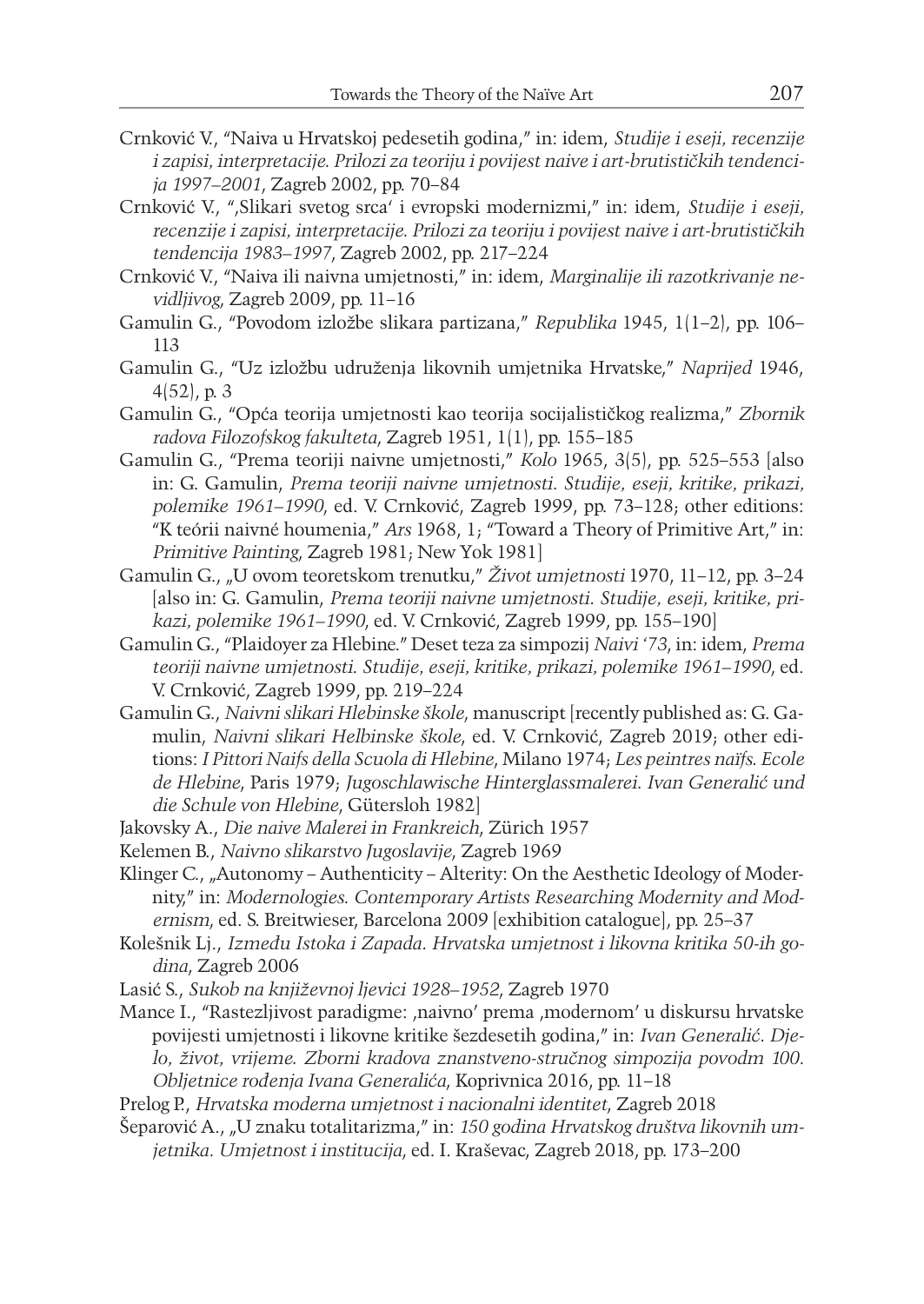- Vrkljan-Križić N., "Naivna likovna umjetnost autentični stvaralački čin umjetnosti dvadesetog stoljeća"  $\int_{u}$ Naive visual art in Yugoslavia and in the world – an authentic creative act of 20th century art"], in: *Naivna umjetnost / Naive Art*, ed. M. Susovski, Zagreb 1991, pp. 7–44 [45–86]
- Zimmermann T., "Oto Bihalji-Merin and the Concept of the 'Naïve' in the 1950s. Bridging Socialist Realism and Non-Figurative Art," *Acta historiae artis Slovenica* 2018, 23(1), pp. 185–198

Ivana Mance

University of Zagreb

#### TOWARDS THE THEORY OF THE NAÏVE ART – GRGO GAMULIN AND THE UNDERSTANDING OF MODERNISM

Summary

The article presents the theory of naïve art of the Croatian art historian Grgo Gamulin (1910–1997), which he developed in a number of texts written from early 1960s. In his theory, Gamulin tried to explain the phenomenon of naïve art on the basis of the modernist paradigm by applying the type of argumentation that is characteristic for the discourse of high-modernity. Gamulin's postulates on the naïve can be summarised with a few basic lines of speculation. First of all, Gamulin claims that the phenomenon of the naïve was epistemologically possible only in the context of modernism, and that it should therefore be considered an equally valuable movement of contemporary art. However, in order to defend its authenticity, he began adhering to the *ab ovo* theory, the notion that naïve art does not arise as a cumulative result of the historical development of art, but that it ontologically precedes that development. The naïve artist, according to Gamulin, always starts from the beginning, independent of events in the art world, and immune to influences. A naïve artist is therefore necessarily authentic, or rather original: not having any role models, he develops an individual style, independently building his own visual arts language. Gamulin further posits that the visual arts language of the naïve is not based on a naive imitation of reality, or mimesis, but on an instinctive, spontaneous symbolisation of subjective experience, and as such is completely autonomous in relation to the laws of reality, i.e. it is ontologically grounded in the artist's imagination. Finally, in an effort to explain the social significance of naïve art, Gamulin interprets the emergence of the naïve in the context of the culture of modernism as compensation – a supposedly naïve attitude to aesthetic norms, as well as an imaginarium that evokes "lost spaces of childhood," necessarily functions as a therapeutic substitute for the alienation of art and the modern life in general. As such, Gamulin's theory vividly testifies to the character of naïve art as a phenomenon that is constitutive of the culture of modernism, but that also reflects a number of contemporary polemics and split opinions, not only on the topic of the naïve but of modernism as a whole. The split of opinions on naïve art, especially